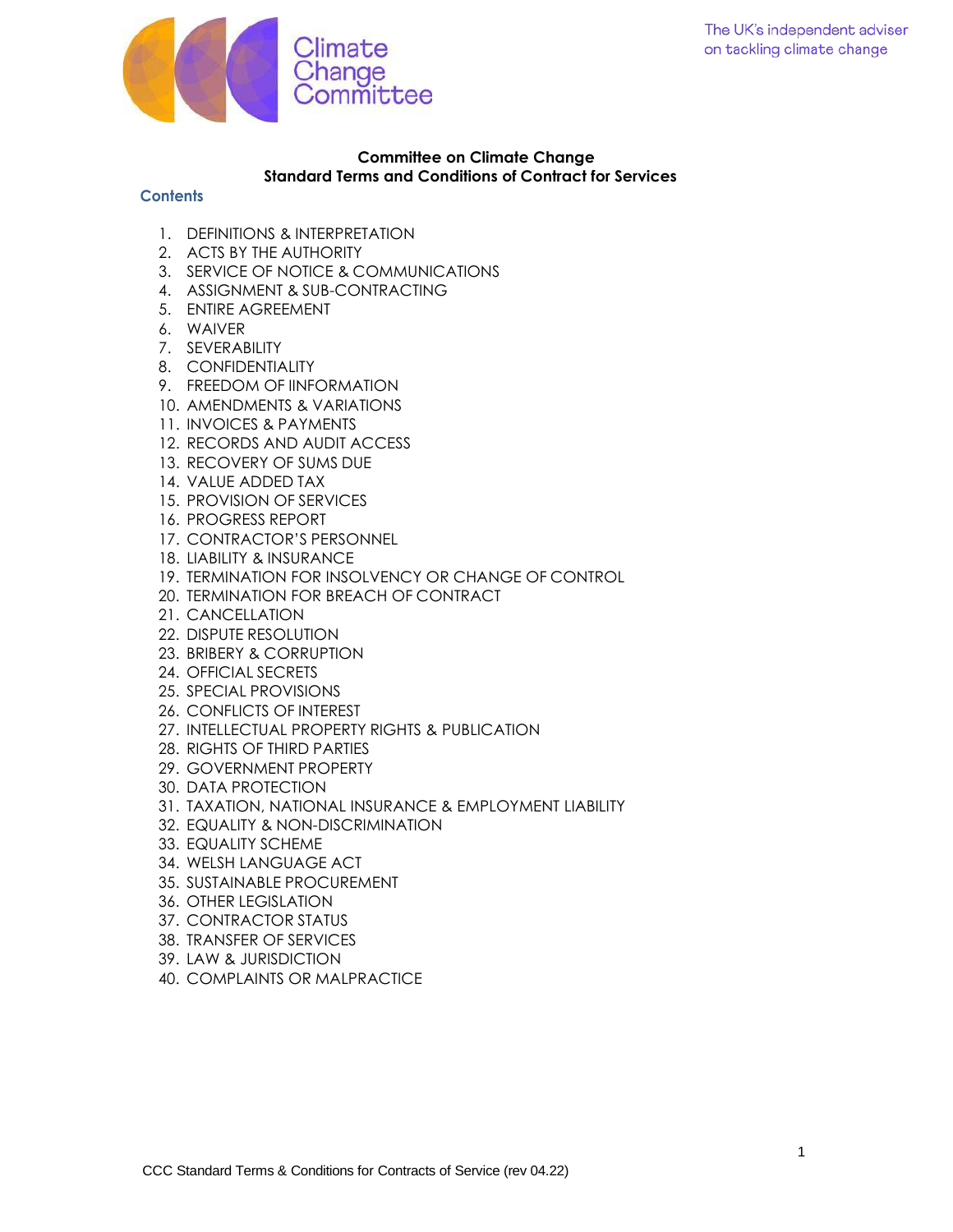

## **1. DEFINITIONS & INTERPRETATION**

(1) In thesetermsandconditions of contractforservices ("**Conditions**"):

"**Auditor**" means the National Audit Office or an auditor appointed by the Authority as the context requires;

"**Authority**"meanstheCommitteeon Climate Change constituted by the CCA 2008;

"**Authority's Premises**" means land or buildings owned or occupied by the Authority;

"**Background Intellectual Property**" means any Intellectual Property Rights owned by, licensed to or otherwise controlled by a party prior to the Effective Date, or created or acquired after the Effective Date independently of the Services and which is relevant to the Services.

"**CCA 2008**" means the Climate Change Act 2008;

"**Contractor Personnel**" means all directors, officers, employees, agents, consultants and contractors of the Contractor and/or of any sub-contractor engaged in the performance of its obligations under this Contract, pursuant to clause 4;

"**Confidential Information**" shall mean any information of either Party, however it is conveyed, that relates to the business, affairs, developments, trade secrets, know-how, personnel and suppliers of the Parties, including Personal Data, Intellectual Property Rights, together with all information derived from the above, any information developed by the Parties in the course of carrying out this agreement and any other information clearly designated as being confidential (whether or not it is marked as "confidential") or which ought reasonably to be considered to be confidential;

"**Contract**" means the agreement concluded between the Authority and the Contractor for the supply of Services, including without limitation these Conditions (to the extent that they are not expressly excluded or modified by agreement in writing), the Contract Letter, Specification, plans, drawings and other documents which are incorporated into the agreement by reference to it;

"**Contract Letter**" means a letter from the Authority to the Contractor setting out or attaching the Specification for the Services to be provided by the Contractor pursuant to these Conditions;

"**Contractor**" means the person who agrees to supply the Services and includes any person to whom all or part of the Contractor's obligations are assigned pursuant to dause 4;

"**Contract Year**" the 12-month period starting on the Effective Date and each anniversary of that date;

"**Controller**" shall have the same meaning as given in Data Protection Legislation;

"**Charges**" meansthepriceagreed in GBP sterling by the Authority in respectof theServices;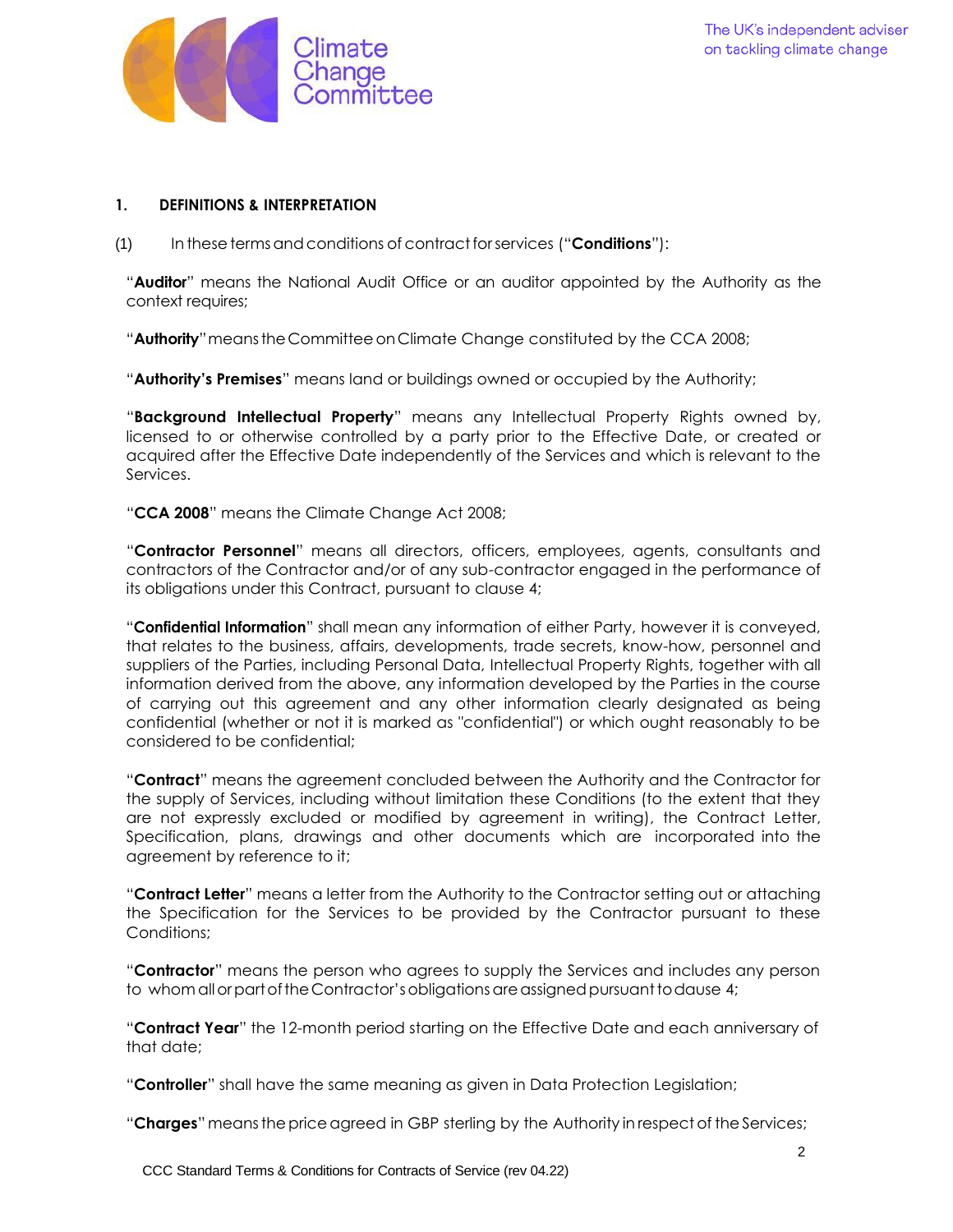

"**Data Protection Legislation**" means all applicable data protection and privacy legislation in force from time to time in the UK including the UK GDPR, the Data Protection Act 2018 and regulations made thereunder, and the Privacy and Electronic Communications Regulations 2003 as amended;

"**Data Protection Impact Assessment**" means an assessment by the Controller of the impact of the envisaged processing on the protection of Personal Data;

"**Data Subject**" shall have the same meaning as given in Data Protection Legislation;

"**Effective Date**" means the date the Contract comes into force as stated by the Authority in the Contract Letter or other communication confirming the award of the Contract to the Contractor:

"**EIRs**" means the Environmental Information Regulations 2004 (SI 2004/3391), together with any guidance and codes of practice issued by the Information Commissioner or relevant government department in relation to such regulations;

"**FOIA**" the Freedom of Information Act 2000 and any subordinate legislation made under this Act from time to time, together with any guidance and codes of practice issued by the Information Commissioner or relevant government department in relation to such legislation;

"**Foreground Intellectual Property**" means any Intellectual Property Rights created or arising directly pursuant to the performance of the Services;

"**GHG emissions**" means emissions of the greenhouse gases listed at Annex A of the 1998 Kyoto Protocol to the United Nations Framework Convention on Climate Change, as may be amended from time to time including carbon dioxide (C02), methane (CH4), nitrous oxide (N20), nitrogen trifluoride (NF3), hydrofluorocarbons, perfluorocarbons, and sulphur hexafluoride (SF6), each expressed as a total in units of carbon dioxide equivalent;

"**Government**" means the government of the United Kingdom (including the Northern Ireland Assembly and Executive Committee, the Scottish Executive and the Welsh Government), including, but not limited to, government ministers and government departments and particular bodies, persons, commissions or agencies from time to time carrying out functions on its behalf;

"**Government Property**" means anything issued or otherwise furnished in connection with the Contract by or on behalf of the Authority, including but not limited to documents, papers, models, data in electronic form or hard copy form and other materials;

"**Information**" has the meaning given under section 84 of the FOIA;

"**Intellectual Property Rights**" means any and all intellectual property rights of any nature anywhere in the world whether registered, registrable or otherwise, including patents, utility models, trade marks, registered designs and domain names, applications for any of the foregoing, trade or business names, goodwill, copyright and rights in the nature of copyright, design rights, rights in databases, moral rights, know-how and any other intellectual property rights which subsist in computer software, computer programs, websites, documents, information, techniques, business methods, drawings, logos, instruction manuals, lists and procedures and particulars of customers, marketing methods and procedures and advertising literature, including the look and feel of any websites, and Intellectual Property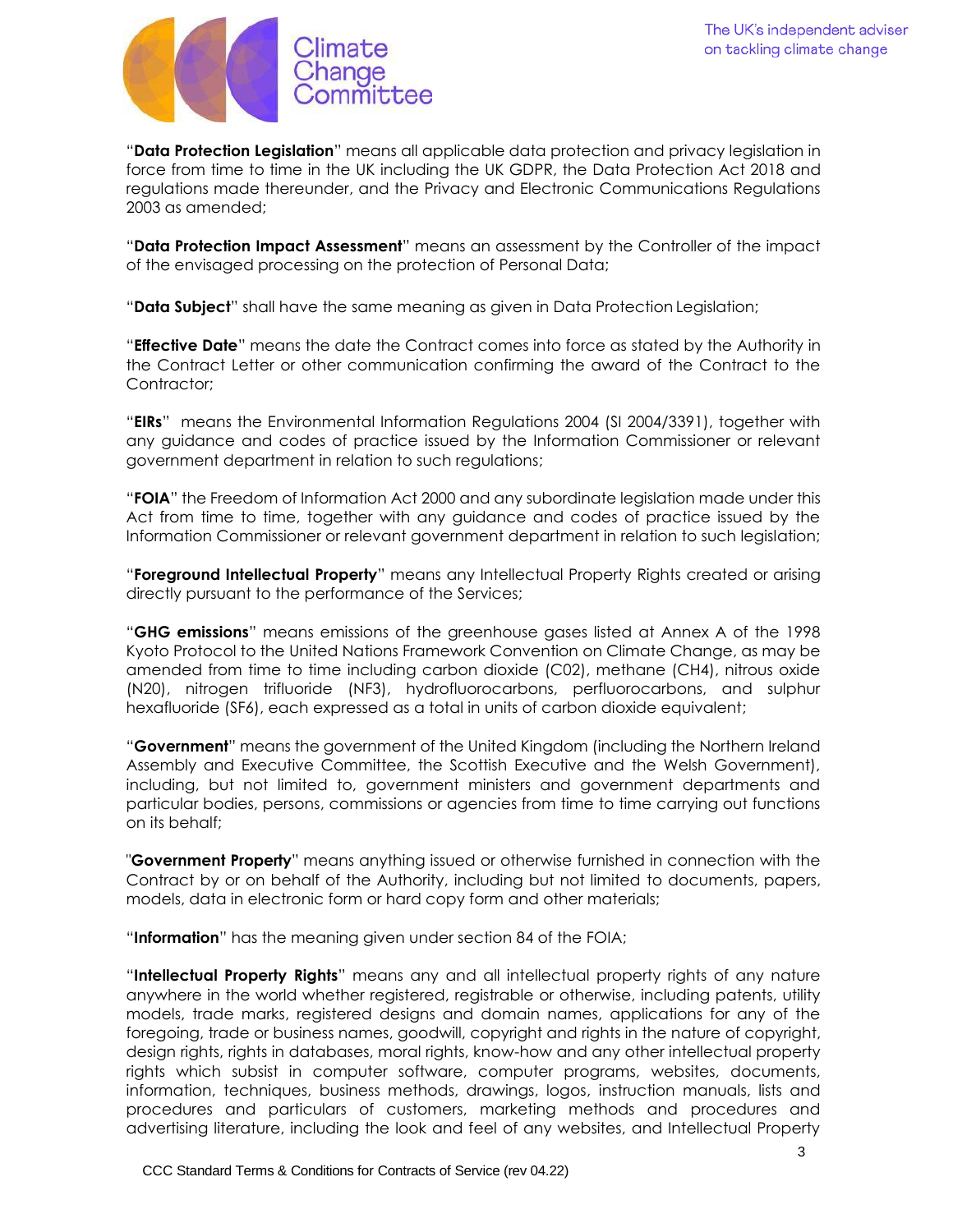

shall refer to such materials;

"**Party**" means a party to the Contract;

"**Personal Data**" shall have thesamemeaningasgiven in Data Protection Legislation;

"**Premises**" the location where the Services are to be supplied;

"**Processor**" shall have the same meaning as given in Data Protection Legislation;

"**Prohibited Act**" the following constitute Prohibited Acts:

(a) to directly or indirectly offer, promise or give any person working for or engaged by the Authority a financial or other advantage to:

- (i) induce that person to perform improperly a relevant function or activity; or
- (ii) reward that person for improper performance of a relevant function or activity;

(b) to directly or indirectly request, agree to receive or accept any financial or other advantage as an inducement or a reward for improper performance of a relevant function or activity in connection with the Contract;

- (c) committing any offence:
	- (i) under the Bribery Act 2010;
	- (ii) under legislation creating offences concerning fraudulent acts;
	- (iii) at common law concerning fraudulent acts relating to the Contract or any other contract with the Authority; or
- (d) defrauding, attempting to defraud or conspiring to defraud the Authority;

"**Prohibited Plastic Items**" means the single-use plastic items listed in the Specification.

"**Purchase Order**" means the document so described by the Authority to purchase the Services which makes reference to these Conditions;

"**Quality Assurance Standards**" means the quality standards published by the Authority on its web site or provided with the Specification or Contract Letter;

"**Request for Information**" shall have the meaning set out in the FOIA or the EIRs as relevant (where the meaning set out for the term "request" shall apply);

"**Services**" means the services and deliverables to be supplied under the Contract as described in the Specification;

"**Specification**" means the specification for the Services (as amended by agreement between the Parties from time to time) and which is issued by the Authority to the Contractor and provided either under a Contract Letter or as part of an invitation to tender;

"**UK GDPR**" has the meaning given to it in section 3(10) (as supplemented by section 205(4)) of the Data Protection Act 2018;

"**Working Day**" means any day other than a Saturday or Sunday or public holiday in England and Wales.

(2) The interpretation and construction of the Contract shall be subject to the following provisions: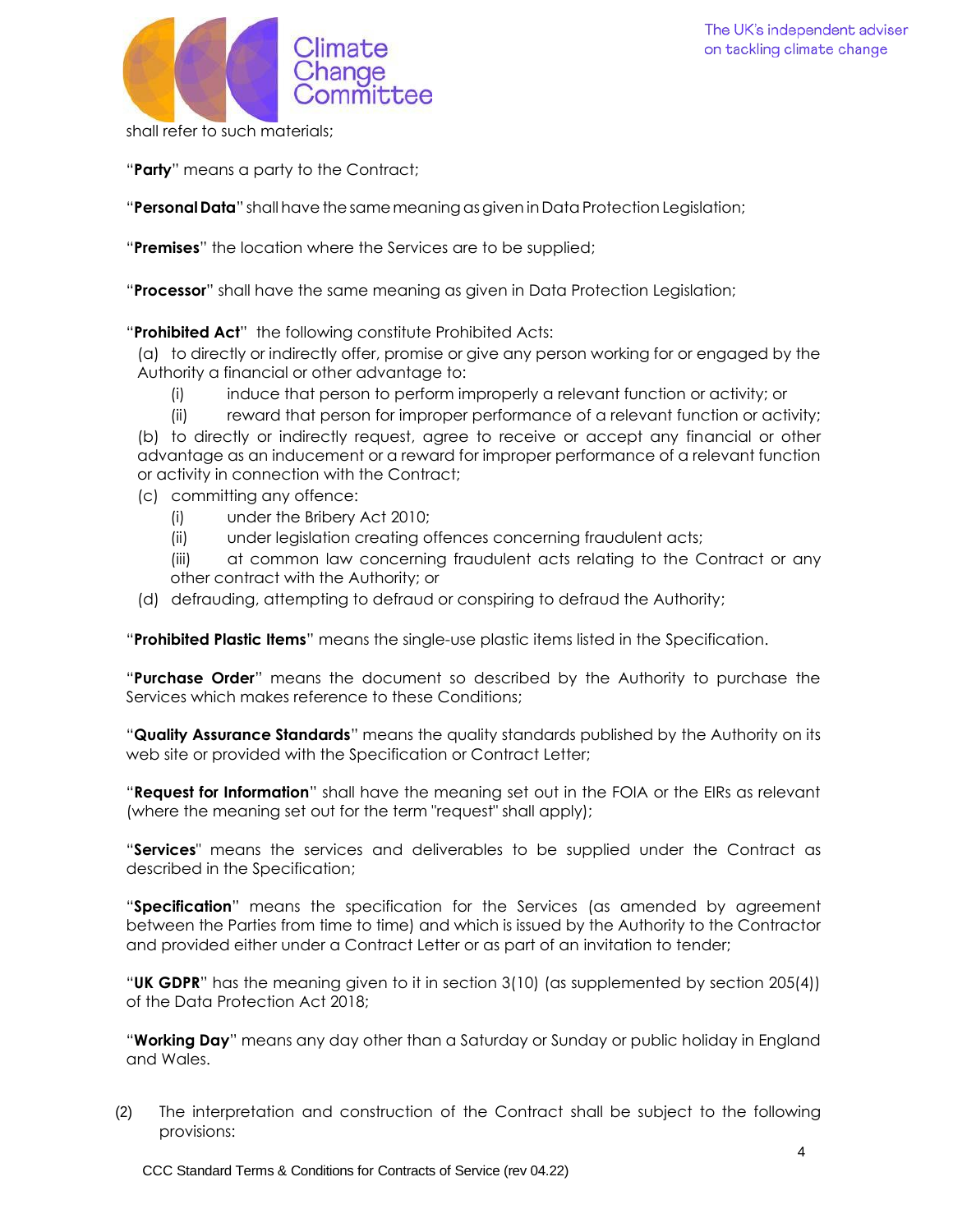

- (a) a reference to any statute, enactment, order, regulation or similar instrument shall be construed as a reference to the statute, enactment, order, regulation or instrument assubsequently amended or re-enacted;
- (b) the headings in these Conditions are for ease of reference only and shall not affect the interpretation or construction of theContract;
- (c) reference to any clause or sub-clause without further designation shall be construed as a reference to the clause or sub-clause of these Conditions so numbered;
- (d) references to "person", where the context allows, includes a natural person, corporation or unincorporated body (whether or not having separate legal personality);
- (e) words importing the singular meaning include where the context so admits the plural meaning and vice versa;
- (f) words importing the masculine include the feminine and the neuter; and
- (g) the words "include", "includes" and "including" are to be construed as if they were immediately followed by the words "without limitation".

# **2. ACTSBYTHE AUTHORITY**

Any decision, act or thing which the Authority is required or authorised to take or do under the Contract may be taken or done by any person authorised, either expressly or impliedly, by the Authority to take or do that decision, act or thing.

## **3. SERVICE OF NOTICE & COMMUNICATIONS**

Any notice or other communication that either party gives under the Contract shall be made in writing and given either by hand, first class recorded postal delivery or facsimile transmission. Notice given by hand shall be effective immediately, notice given by recorded postal delivery shall be effective two working days after the date of posting, notice given by facsimile transmission shall be effective the working day after receipt by the notifying party of a transmission slip showing that the transmissionhas succeeded.

## **4. ASSIGNMENT & SUB-CONTRACTING**

(1) The Contractor shall not give, bargain, sell, assign, sub-contract or otherwise dispose of the Contract or any part thereof without the previous agreement in writing of the Authority.

(2) The Contractor shall be responsible for the acts and omissions of Contractor Personnel as though they were itsown.

(3) The Authority shall be entitled to assign any or all of its rights under the Contract to any contracting authority as defined in Regulation 2(1) of the Public Services Contracts Regulations 2006, provided that such assignment shall not materially increase the burden oftheContractor's obligationsundertheContract.

# **5. ENTIRE AGREEMENT**

The Contract constitutes the entire agreement and understanding between the parties and supersedes all prior written and oral representations, agreements or understandings between them relating to the subject matter of the Contract.

# **6. WAIVER**

- (1) The failure by either party to exercise any right or remedy shall not constitute a waiver of that right or remedy.
- (2) No waivershall be effective unless it is communicated to the other party in writing.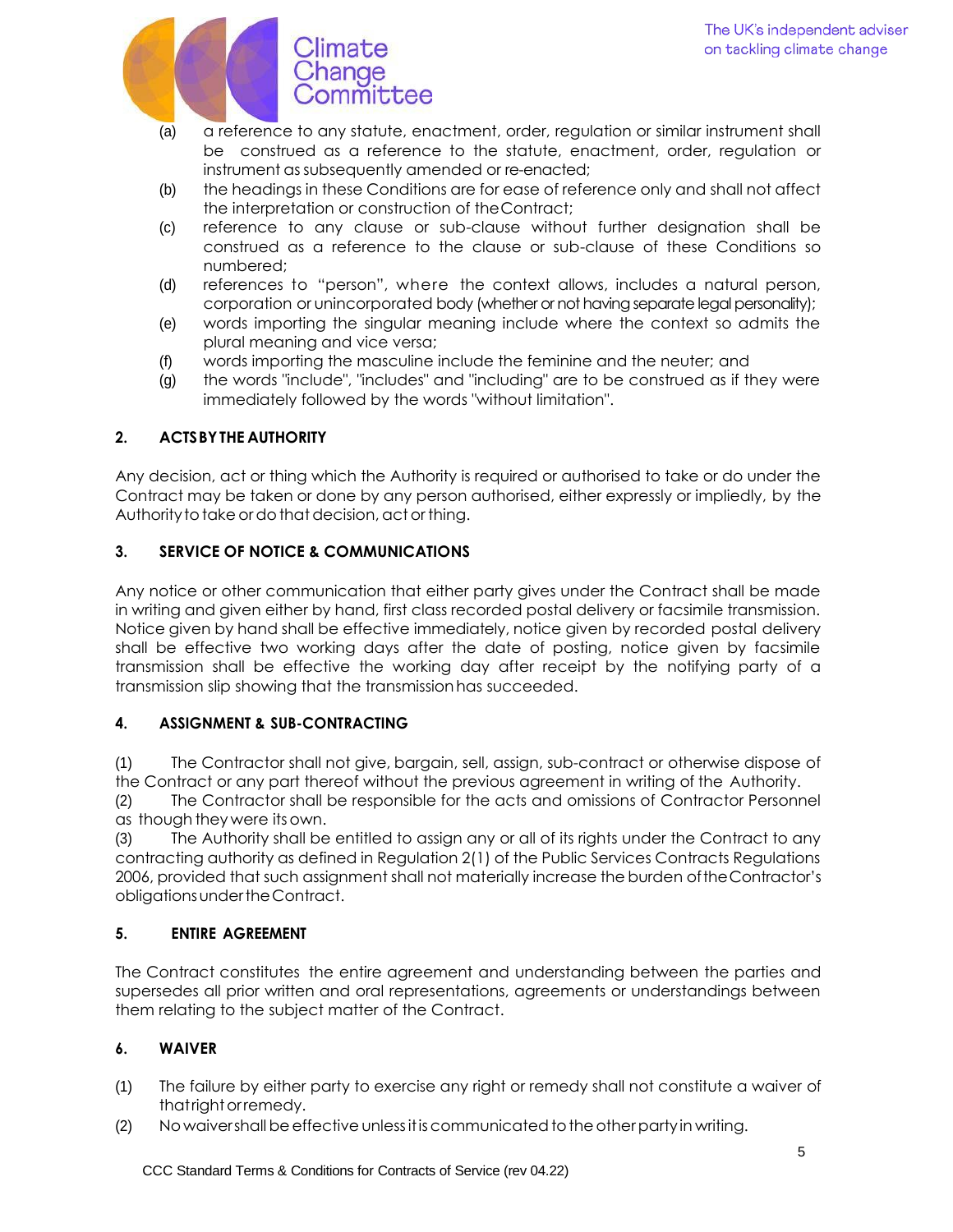

(3) A waiver of any right or remedy arising from a breach of the Contract shall not constitute a waiver of any right or remedy arising from any other breach of the Contract.

# **7. SEVERABILITY**

- (1) If any provision or part-provision of the Contract is or becomes invalid, illegal or unenforceable, it shall be deemed deleted, but that shall not affect the validity and enforceability of the rest of the Contract.
- (2) If any provision or part-provision of the Contract is deemed deleted under clause 7(1) the Parties shall negotiate in good faith to agree a replacement provision that, to the greatest extent possible, achieves the intended commercial result of the original provision.

## **8. CONFIDENTIALITY**

- (1) Subject to clause 8(2), the Parties shall keep confidential the Confidential Information of the other Party and all matters relating to this Contract and shall use all reasonable endeavours to prevent their representatives from making any disclosure to any person of any matters relating hereto.
- (2) Clause 8(1) shall not apply to any disclosure of information:
	- (a) required by any applicable law;
	- (b) that is reasonably required by persons engaged by a Party in the performance of such Party's obligations under this Contract;
	- (c) that is reasonably required by the Authority in pursuance of the requirements of the CCA 2008 or otherwise;
	- (d) where a party can demonstrate that such information is already generally available and in the public domain otherwise than as a result of a breach of clause 8(1);
	- (e) by the Authority of any document to which it is a party and which the parties to this Contract have agreed contains no Confidential Information;
	- (f) which is already lawfully in the possession of the receiving party, before its disclosure by the disclosing party, and the disclosing party is not under any obligation of confidence in respect of that information;
	- (g) by the Authority to any other department, office or agency of the government, provided that the Authority informs the recipient of any duty of confidence owed in respect of the Confidential Information; and
	- (h) by the Authority relating to the Contract and in respect of which the Contractor has given its prior written consent to disclosure.
- (3) On or before the termination or expiry of the Contract, the Contractor shall ensure that all documents and computer records in its possession, custody or control which contain Confidential Information are delivered up to the Authority or securely destroyed.
- (4) The Contractor shall not communicate with representatives of the general or technical press, radio, television or other communications media, with regard to the Contract, unless previously agreed in writing with the Authority.
- (5) Except with the prior consent in writing of the Authority, the Contractor shall not make use of the Contract or any Confidential Information otherwise than for the purposes of carrying out the Services.

# **9. FREEDOM OF INFORMATION**

- (1) The Contractor acknowledges that the Authority is subject to the requirements of the FOIA and the EIRs. The Contractor shall:
	- (a) provide all necessary assistance and cooperation as reasonably requested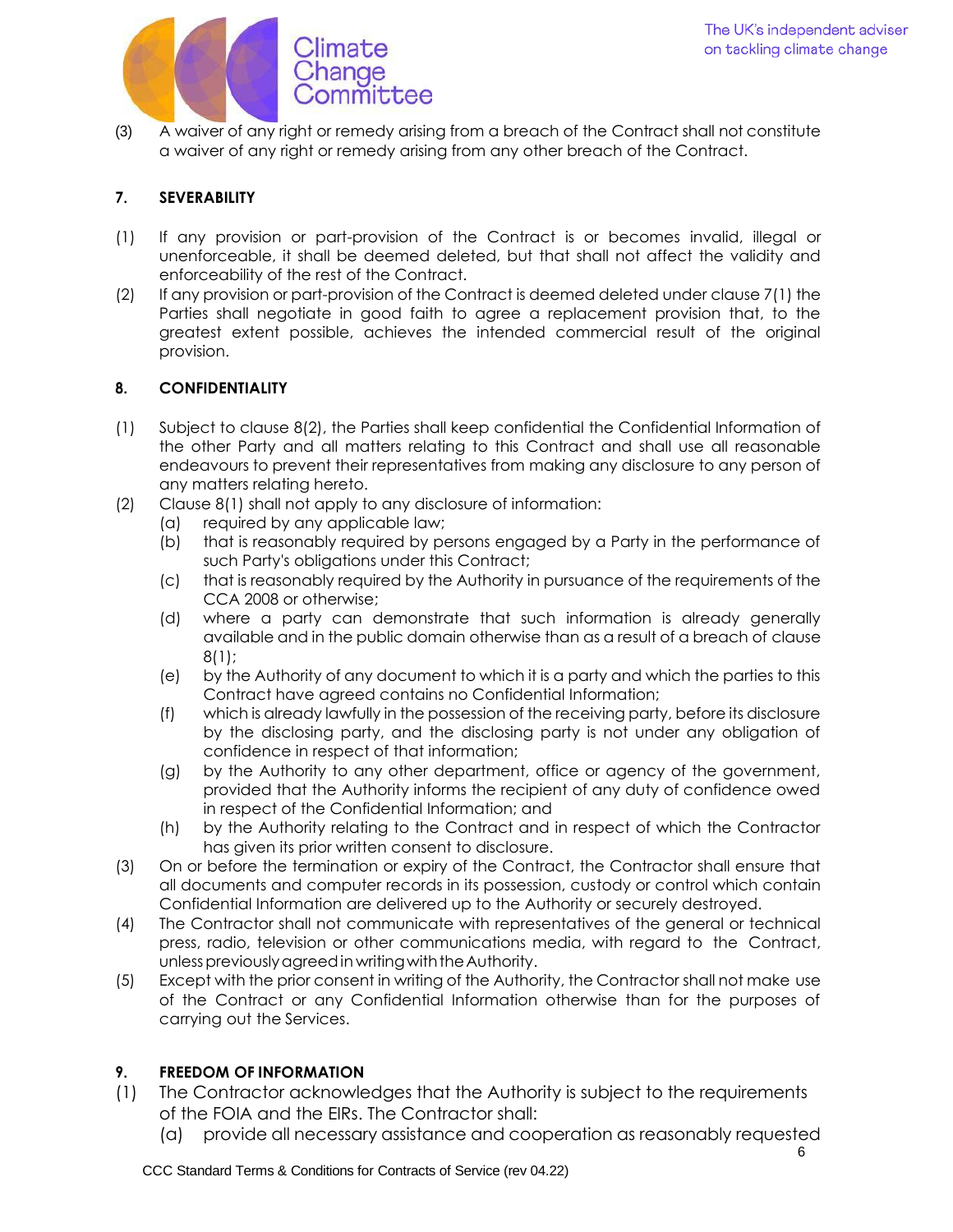

by the Authority to enable the Authority to comply with its obligations under the FOIA and EIRs;

- (b) transfer to the Authority all Requests for Information relating to the Contract that it receives as soon as practicable and in any event within 2 Working Days of receipt;
- (c) provide the Authority with a copy of all Information belonging to the Authority requested in the Request for Information which is in its possession or control in the form that the Authority requires within 5 Working Days (or such other period as the Authority may reasonably specify) of the Authority's request for such Information; and
- (d) not respond directly to a Request for Information unless authorised in writing to do so by the Authority.
- (2) The Contractor acknowledges that the Authority may be required under the FOIA and EIRs to disclose Information (including Confidential Information) without consulting or obtaining consent from the Contractor. The Authority shall take reasonable steps to notify the Contractor of a Request for Information (in accordance with the section 45 Code of Practice on the Discharge of the Functions of Public Authorities under Part 1 of the FOIA) to the extent that it is permissible and reasonably practical for it to do so but (notwithstanding any other provision in the Contract) the Authority shall be responsible for determining in its absolute discretion whether any commercially sensitive information and/or any other information is exempt from disclosure in accordance with the FOIA and/or the EIRs.

# **10. AMENDMENTS & VARIATIONS**

No amendment or variation to the terms of the Contract shall be valid unless previously agreed in writing between the Authority and the Contractor.

# **11. INVOICES&PAYMENTS**

- (1) The Contractor shall submit invoices at times or intervals agreed by the Authority in the Contract. The Contractor shall ensure that any invoice it submits sets out the Authority's Purchase Order, the Charges and, where not all of the Services have been completed, the relevant part of the Charges with an appropriate breakdown, the part of the Services (if all the Services have not been completed) and period to which the invoice relates, and its confirmation that the Services (or relevant part of the Services referred to on the invoice) have been fully performed.
- (2) In consideration of the provision of the Services by the Contractor, the Authority shall pay the Charges after receiving a correctly submitted invoice as set out in clauses 11(1) and 14. The Authority shall pay the Contractor any sums due under such an invoice no later than a period of 30 days from the date on which the Authority has determined that the invoice is valid and undisputed.
- (3) The Contractor shall not be entitled to charge for the provision of any services that are not part of the Services agreed within the Contract, unless the Contract has been properly varied in advance in accordance with dause 10.
- (4) The Authority may withhold or reduce payment in respect of any element of the Services that the Contractor has failed to provide, without prejudice to any other rights or remedies of the Authority.
- (5) For the purpose of calculating any statutory interest under the Late Payment of Commercial Debts (Interest) Act 1998, the relevant date for the payment of the debt shall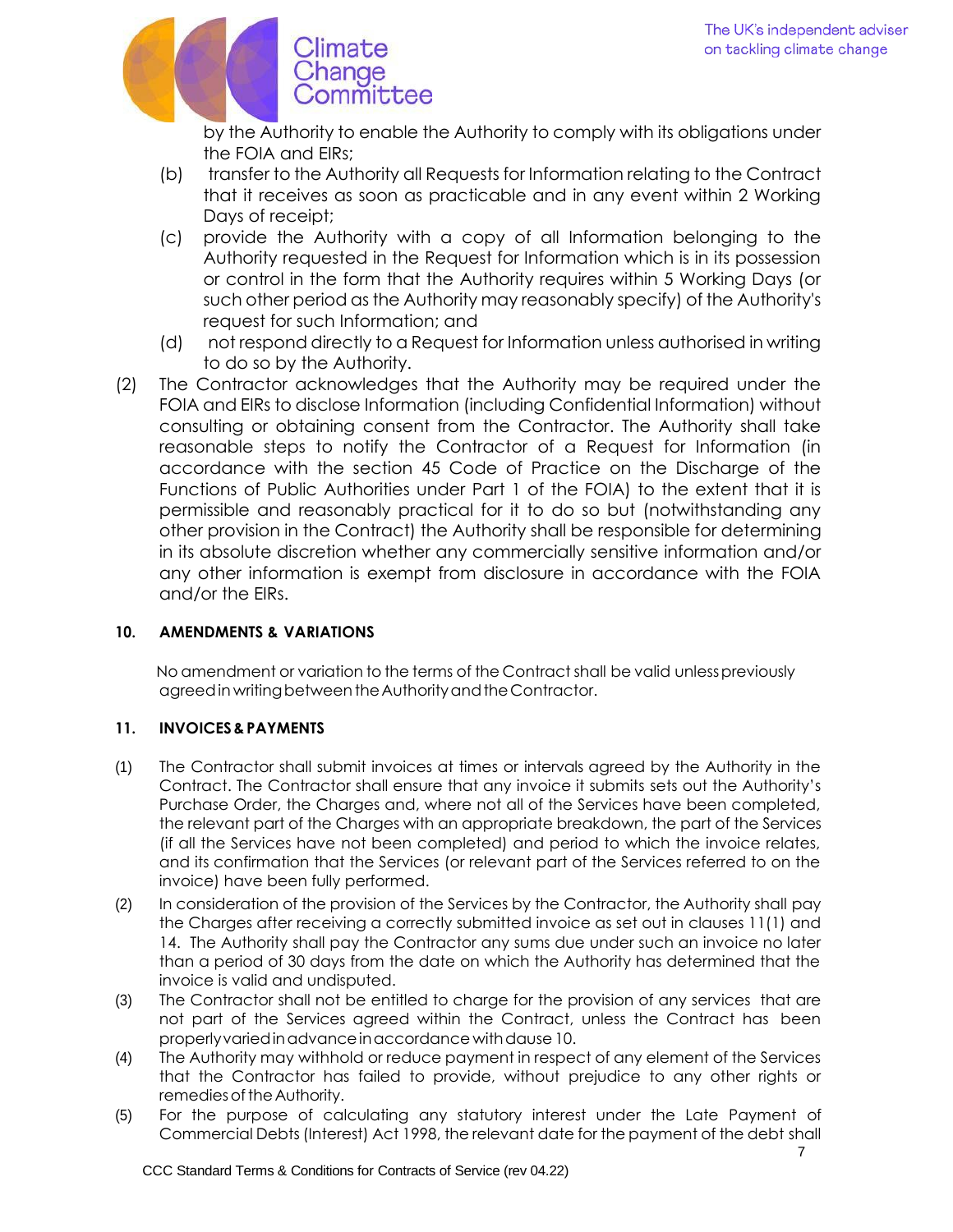

be deemed to be the last day of a period of 30 days commencing on the day when the Authority received the invoice, or, if the Contractor had not completed the Services (or the part of the Services to which the invoice relates) before submitting the invoice, the last day of a period of 30 days commencing on the day when the Contractor completed the Services (or the part of the Services to which the invoice relates).

## **12. RECORDS AND AUDIT ACCESS**

- (1) The Contractor shall keep and maintain until six years after the termination or expiry of the Contract (or as long a period as may be agreed between the Parties), full and accurate records and accounts of the operation of the Contract including the Services provided under it, the Contracts entered into with the Authority and the amounts paid by the Authority.
- (2) The Contractor shall on request afford the Authority, the Authority's representatives and/or the Auditor such access to such records and accounts as may be required by the Authority from time to time.
- (3) The Contractor shall provide such records and accounts during the Contract and for a period of six years after the termination or expiry of the Contract to the Authority and the Auditor.
- (4) The Authority shall use reasonable endeavours to ensure that the conduct of each audit does not unreasonably disrupt the Contractor or delay the provision of the Services, except insofar as the Contractor accepts and acknowledges that control over the conduct of audits carried out by the Auditor is outside of the control of the Authority.
- (5) Subject to the Authority's rights of confidentiality, the Contractor shall on demand provide the Auditor with all reasonable co-operation and assistance in relation to each audit, including:
	- (a) all information requested by the Authority within the scope of the audit;
	- (b) reasonable access to sites controlled by the Contractor and to equipment used in the provision of the Services; and
	- (c) access to Contractor Personnel.

## **13. RECOVERY OF SUMS DUE**

- (1) Whenever under the Contract any sum of money shall be recoverable from or payable by the Contractor, such sum may be deducted from any amount then due, or which at any time thereafter may become due, to the Contractor under this Contract or any other agreement or arrangement with the Authority.
- (2) Any over-payment by the Authority to the Contractor whether in respect of the Charges or Value Added Tax shall be a sum of money recoverable from the Contractor pursuant to clause 13(1) above or otherwise.

## **14. VALUE ADDED TAX**

- (1) Where Value Added Tax forms part of the Charges and is properly chargeable by the Contractor, the Contractor will provide a valid VAT invoice to the Authority.
- (2) The Contractor shall, if so requested by the Authority, furnish such information as may reasonably be required by the Authority relating to the amount of Value Added Tax chargeable on theServices.

## **15. PROVISION OF SERVICES**

(1) The Contractor shall provide the Services in accordance with the Specification. The Authority reserves the right to refuse outputs that do not meet the Specification and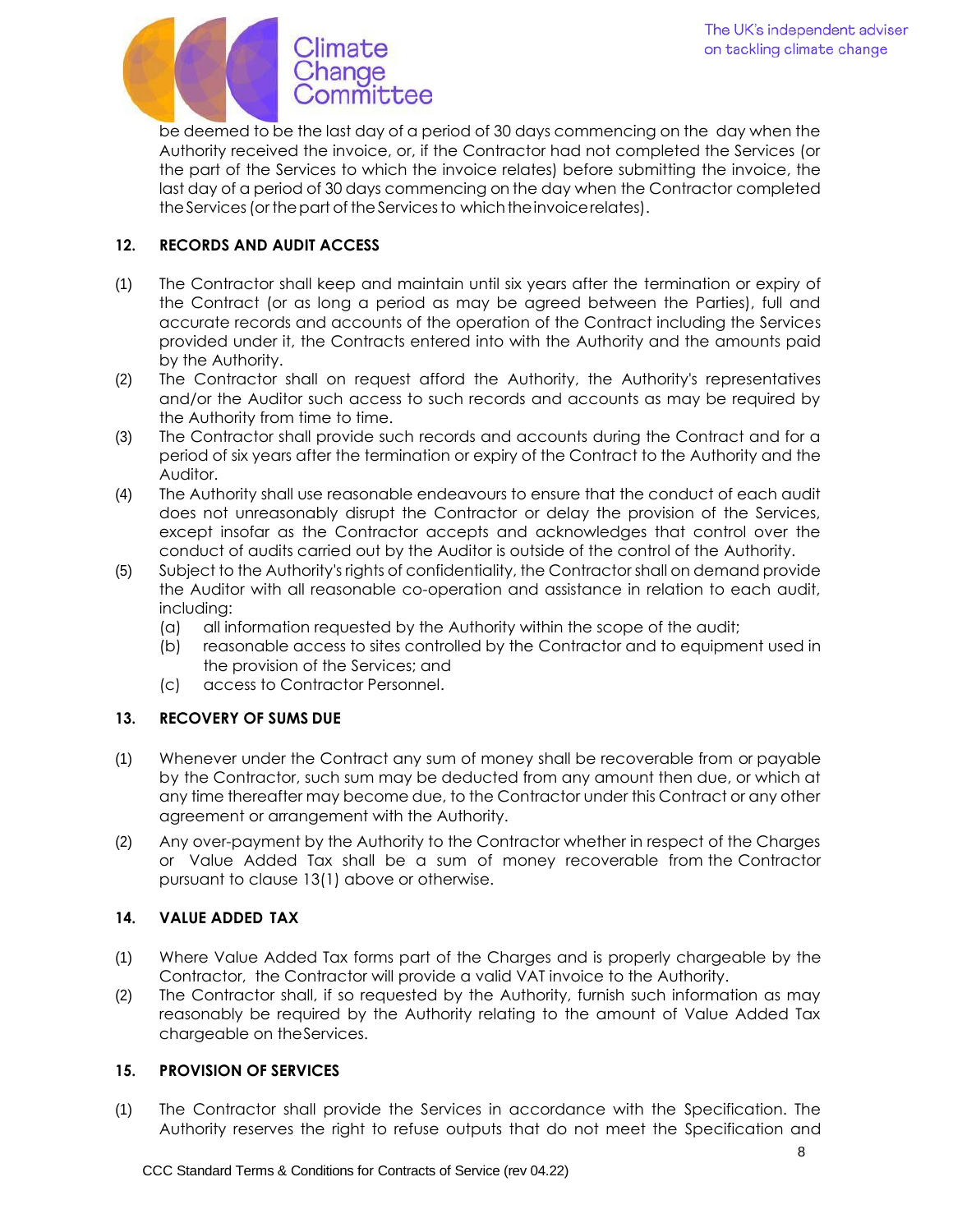

requirements of the Contract.

- (2) If the Authority informs the Contractor that the Authority considers any part of the Services to be inadequate or in any way differing from the Contract, and this is other than as a result of default or negligence on the part of the Authority, the Contractor shall at its own expense re-schedule and perform the work correctly within such reasonable time as maybe specified by the Authority. If the Contractor is unable to do so after using good faith efforts, the Contractor must reimburse the Authority all Charges paid for such Services and any other Services that cannot be fully used by the Authority as a consequence of that failure.
- (3) If the performance of the Contract by the Contractor is delayed by reason of any act or default on the part of the Authority or by industrial dispute (other than by an industrial dispute occurring within the Contractor's or its sub-contractor's organisation) or any other cause which the Contractor could not have prevented then the Contractor shall be allowed a reasonable extension of time for completion. For the purposes of this clause, the Contractor shall be deemed to have been able to prevent causes of delay that are within the reasonable control of the Contractor and Contractor Personnel.
- (4) Subject clause 15(3), the Contractor shall meet all performance dates or other time schedule for delivery of Services stated in the Specification or Contract Letter. If no time for performance is specified, the Services shall be provided within a reasonable period as agreed with the Authority.
- (5) The Contractor warrants that:
	- (a) it shall provide the Services with all due skill and care, in accordance with the Specification, Quality Assurance Standards, good industry practice and legal requirements; and
	- (b) it owns, has obtained or is able to obtain, valid licences for all Intellectual Property Rights that are necessary for the performance of its obligations under the Contract.

## **16. PROGRESS REPORT**

- (1) Where formal progress reports are required by the Contract, the Contractor shall render such reports at such time and in such form as may be specified by the Authority, or as otherwise agreed betweentheContractorand theAuthority.
- (2) The submission and acceptance of progress reports shall not prejudice any rights of the Authority under the Contract.

## **17. CONTRACTOR PERSONNEL**

- (1) The Authority reserves the right to refuse to admit to the Authority's Premises any Contractor Personnel whose admission would be undesirable in the opinion of the Authority.
- (2) If and when requested by the Authority, the Contractor shall provide a list of the names and addresses of all persons who may at any time require admission in connection with the performance of the Services to the Authority's Premises, specifying the role in which each such person is concerned with the Contractor and giving such other particulars as the Authority may require.
- (3) If and when requested by the Authority, the Contractor shall procure from each person identified by the request, a signed statement that he understands that the Official Secrets Acts 1911 to 1989 applies to him both during the carrying out and after expiry or termination of the Contract and that he will comply with the provisions of those Acts insofar as they apply to the work being performed under the Contract.
- (4) If, and when, requested by the Authority, the Contractor agrees that it will submit Contractor Personnel to the Authority's security vetting procedure. The Contractor further agrees that any individual who refuses to submit to such vetting procedure or does not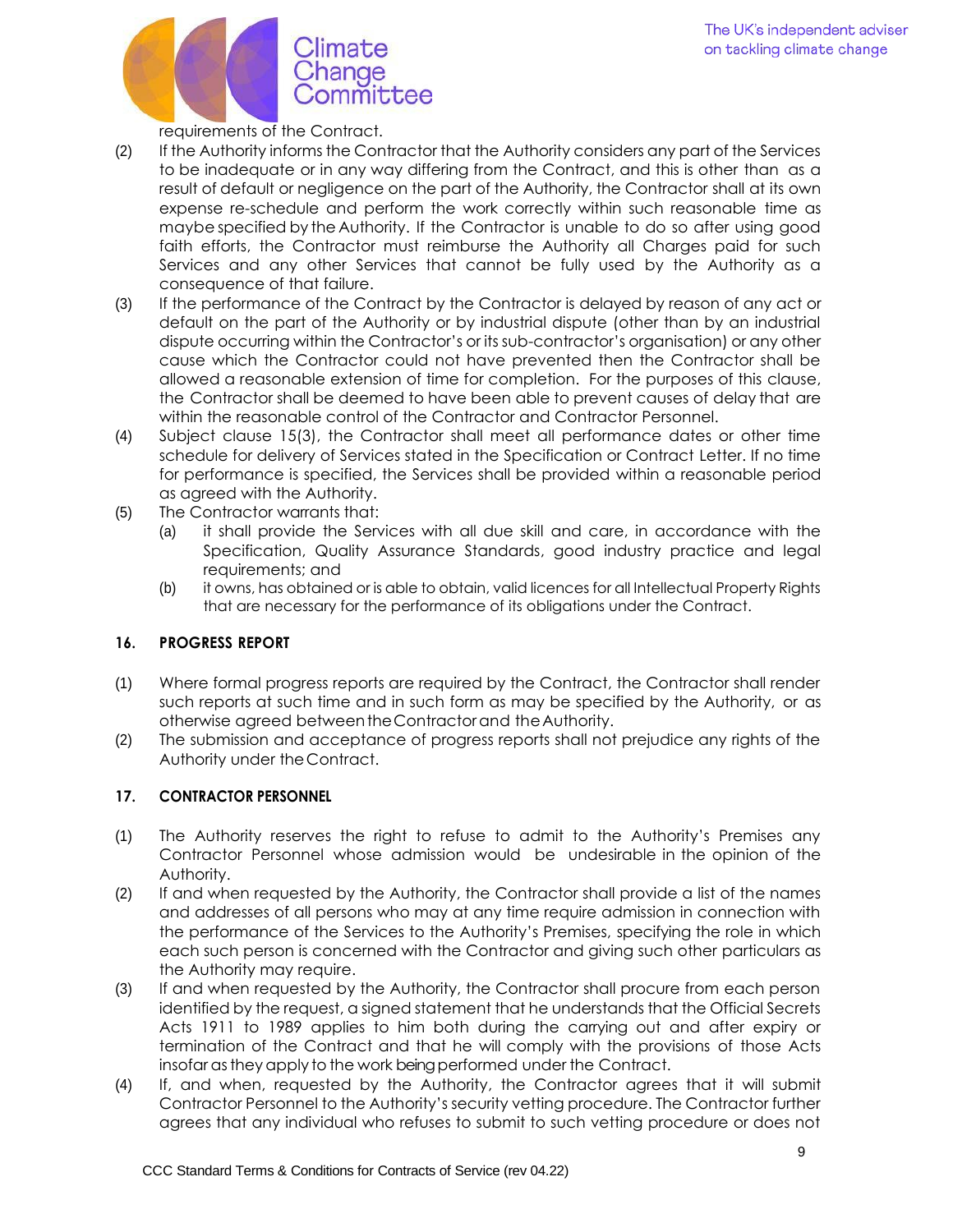

attain the clearance it affords will not carry out any work on the Contract which the Authority certifies as suitable only for people who have passed its security vetting procedure.

(5) If after allowing a reasonable period of time the Contractor fails to comply with clause 17(2), 17(3) or 17(4) and the Authority decides that such failure is prejudicial to its interests, the Authority may immediately terminate the Contract by notice in writing to the Contractor, provided that such termination shall be without prejudice to any accrued rights of, or to any rights that shallaccrue thereafterto the Authority.

## **18. LIABILITY & INSURANCE**

- (1) The Contractor shall be liable to the Authority for any claims made by the Authority's staff or agents, or by third parties, in respect of any death or personal injury, or loss or destruction of or damage to property, or any other loss, destruction or damage, including but not limited to financial losses which are caused by the breach of contract or breach of duty (whether in negligence, tort, statute or otherwise) of the Contractor and Contractor Personnel.
- (2) The Contractor shall be liable to the Authority for any loss, damage, destruction, injury or expense (and including but not limited to loss or destruction of or damage to the Authority's property or Government Property) arising from the Contractor's breach of contract or duty (whether arising in negligence, tort, statute or otherwise).
- (3) The Contractor shall effect with a reputable insurance company a policy or policies of insurance providing an adequate level of cover in respect of all insurable risks which may be incurred by the Contractor in respect of the Contract, which in any event shall not be less than £500,000.00 (five hundred thousand pounds) and shall at the request of the Authority produce the relevant policy or policiestogether with receipt or evidence of payment of the latest premium due there under.
- (4) Nothing in the Contract shall be construed to limit or exclude liability for:
	- (a) death or personal injury caused by negligence;
	- (b) fraud or fraudulent misrepresentation; and
	- (c) the Contractor's indemnity in clauses  $27(9)$ ,  $30(5)(i)$  and  $31(2)$ .
- (5) Subject to clause 18(4), in no event shall either Party be liable to the other for any:
	- (a) loss of profits;
	- (b) loss of business;
	- (c) loss of revenue;
	- (d) loss of or damage to goodwill;
	- (e) loss of savings (whether anticipated or otherwise); or
	- (f) any indirect or consequential loss or damage.
- (6) Subject to clauses 18(4) and 18(5), the total amount of liability owed by a Party to the other under the Contract shall be limited to a sum of £250,000.00 or twice the total value of the Charges payable under the Contract during the Contract Year in which the liability arises, whichever is the greater, or such other sum as may be agreed in writing between the Authority and the Contractor.
- (7) Where the Services comprise the provision of research with recommendations and conclusions drawn from such research, then provided that the Quality Assurance Standards are reasonably met, the Parties acknowledge that:
	- (a) the Contractor's warranty in clause  $15(5)(a)$  will not apply to any deficiencies in the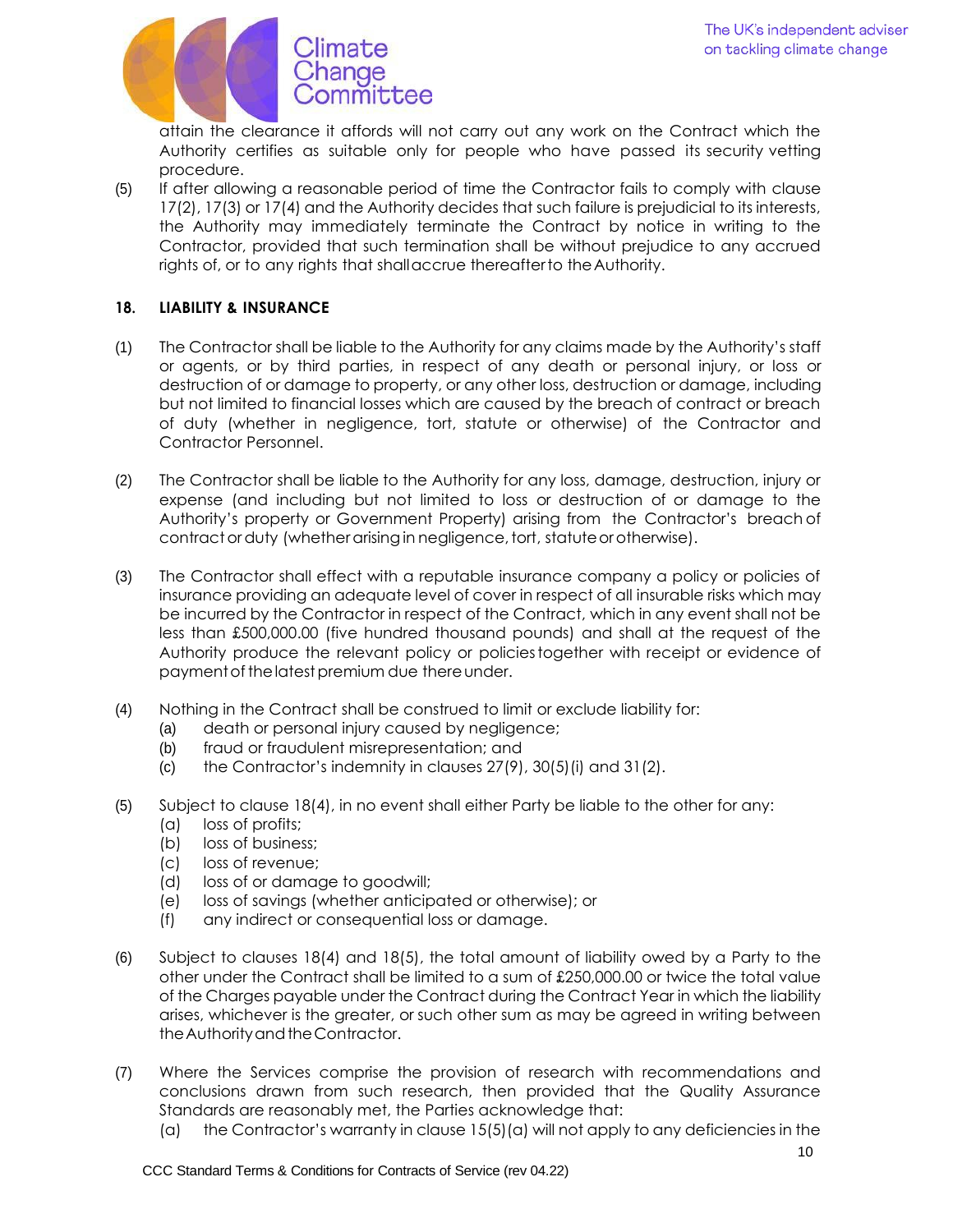

Services due to incorrect, incomplete or inaccurate data provided by the Authority or the Authority's third party advisors or by deficiencies in publicly available information; and

(b) the Contractor makes no representation or warranty regarding the accuracy or completeness of any documentation or model stated to be in draft form which is delivered to the Authority for comment prior to its finalisation.

## **19 TERMINATION FOR INSOLVENCY OR CHANGE OF CONTROL**

- (1) The Contractor shall notify the Authority in writing immediately upon the occurrence of any of the following events:
	- (a) where the Contractor is an individual, if a petition is presented for his bankruptcy, or he makes any composition or arrangement with or for the benefit of creditors, or makes any conveyance or assignment for the benefit of creditors, or if an administrator is appointed to manage his affairs; or
	- (b) where the Contractor is not an individual but is a firm or a number of persons acting together, if any event in clause 19(1)(a) or (c) occurs in respect of any partner in the firm or any of those persons, or if a petition is presented for the Contractorto bewoundupasanunregisteredcompany; or
	- (c) where the Contractor is a company or limited liability partnership, if the company or limited liability partnership enters administration or passes a resolution to wind up or the court makes an administration order or a winding-up order, or the company makes a composition or arrangement with its creditors, or an administrative receiver, receiver, liquidator or manager is appointed, or possession is taken of any of its property under the terms of a floating charge; or
	- (d) the Contractor undergoes a change of control, where "control" is interpreted in accordance with Section 1124 of the Corporation Tax Act 2010.
- (2) After receipt of the notice under clause 19(1) above or upon discovery by the Authority of the occurrence of any of the events described in that paragraph, the Authority may, by notice in writing to the Contractor, terminate the Contract with immediate effect without compensation to the Contractor and without prejudice to any right or action or remedy which may accrue to the Authority thereafter. The Authority's right to terminate the Contract under clause 19(1)(d) will exist until the end of a period of six months starting from receipt of the notice provided by the Contractor pursuant to clause 19(1), or such other period as is agreed by the Parties.

## **20. TERMINATION FOR BREACH OFCONTRACT**

If either Party commits a material breach of the Contract which is either not capable of remedy, or, if it is capable of remedy, there is failure to remedy such breach within 14 days of being notified by the other Party in writing to do so, that other party shall be entitled to terminate the Contract with immediate effect by notice in writing to the Party that committed the material breach and without prejudice to any other rights or remedies of either Party in respect of the breach concerned or any other breach of the Contract.

## **21. CANCELLATION**

The Authority shall be entitled to terminate the Contract, or to terminate the provision of any part of the Services, by giving to the Contractor not less than 28 days' notice in writing to that effect. Once it has given such notice, the Authority may extend the period of notice at any time before it expires, subject to agreement on the level of Services to be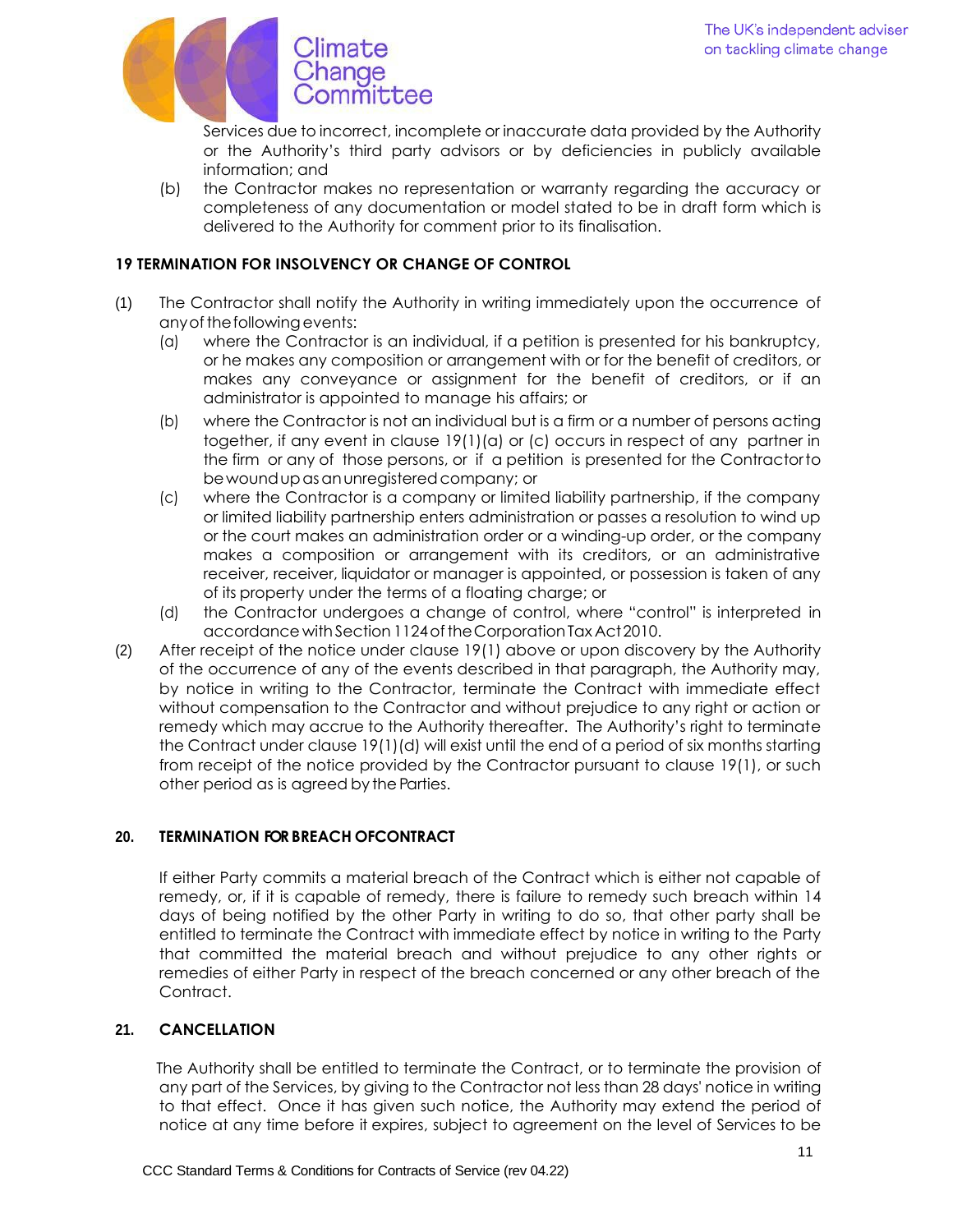

provided by the Contractor during the period of extension.

### **22. DISPUTE RESOLUTION**

- (1) If a dispute arises out of or in connection with the Contract or the performance, validity or enforceability of it (Dispute) then the parties shall follow the procedure set out in this clause:
	- (a) either party shall give to the other written notice of the Dispute, setting out its nature and full particulars (Dispute Notice), together with relevant supporting documents. On service of the Dispute Notice, a representative of the Authority and of the Contractor shall attempt in good faith to resolve the Dispute;
	- (b) if those representatives of the Authority and of the Contractor are for any reason unable to resolve the Dispute within 15 days of service of the Dispute Notice, the Dispute shall be referred to the Chief Operating Officer of the Authority and the managing director (or person with equivalent standing) of the Contractor who shall attempt in good faith to resolve it; and
	- (c) if the Chief Operating Officer of the Authority and managing director of the Contractor are for any reason unable to resolve the Dispute within 15 days of it being referred to them, the parties will attempt to settle it by mediation in accordance with the CEDR Model Mediation Procedure.
- (2) The commencement of mediation shall not prevent the parties commencing or continuing court or arbitration proceedings in relation to the dispute.

## **23. BRIBERY & CORRUPTION**

- (1) The Contractor:
	- (a) shall not, and shall procure that the Contractor Personnel shall not, in connection with the Contract commit a Prohibited Act; and
	- (b) warrants, represents and undertakes that it is not aware of any financial or other advantage being given to any person working for or engaged by the Authority, or that an agreement has been reached to that effect, in connection with the execution of the Contract, excluding any arrangement of which full details have been disclosed in writing to the Authority before execution of this Contract.
- (2) The Contractor shall, if requested, provide the Authority with any reasonable assistance, to enable the Authority to perform any activity required by any relevant government or agency in any relevant jurisdiction for the purpose of compliance with the Bribery Act 2010;
- (3) The Contractor shall have an anti-bribery policy (which shall be disclosed to the Authority) to prevent any Contractor Personnel from committing a Prohibited Act and shall enforce it where appropriate.
- (4) If any breach of clause 23 is suspected or known, the Contractor must notify the Authority immediately.
- (5) If the Contractor notifies the Authority that it suspects or knows that there may be a breach of clause 23, the Contractor must respond promptly to the Authority's enquiries, co-operate with any investigation, and allow the Authority to audit books, records and any other relevant documents.
- (6) The Authority may terminate this Contract by written notice with immediate effect if the Contractor or Contractor Personnel (in all cases whether or not acting with the Contractor's knowledge) breaches clause 23. In determining whether to exercise the right of termination under this clause 23(6), the Authority shall give all due consideration, where appropriate, to action other than termination of this Contract unless the Prohibited Act is committed by the Contractor or a senior officer of the Contractor or by an employee, sub-contractor or supplier not acting independently of the Contractor. The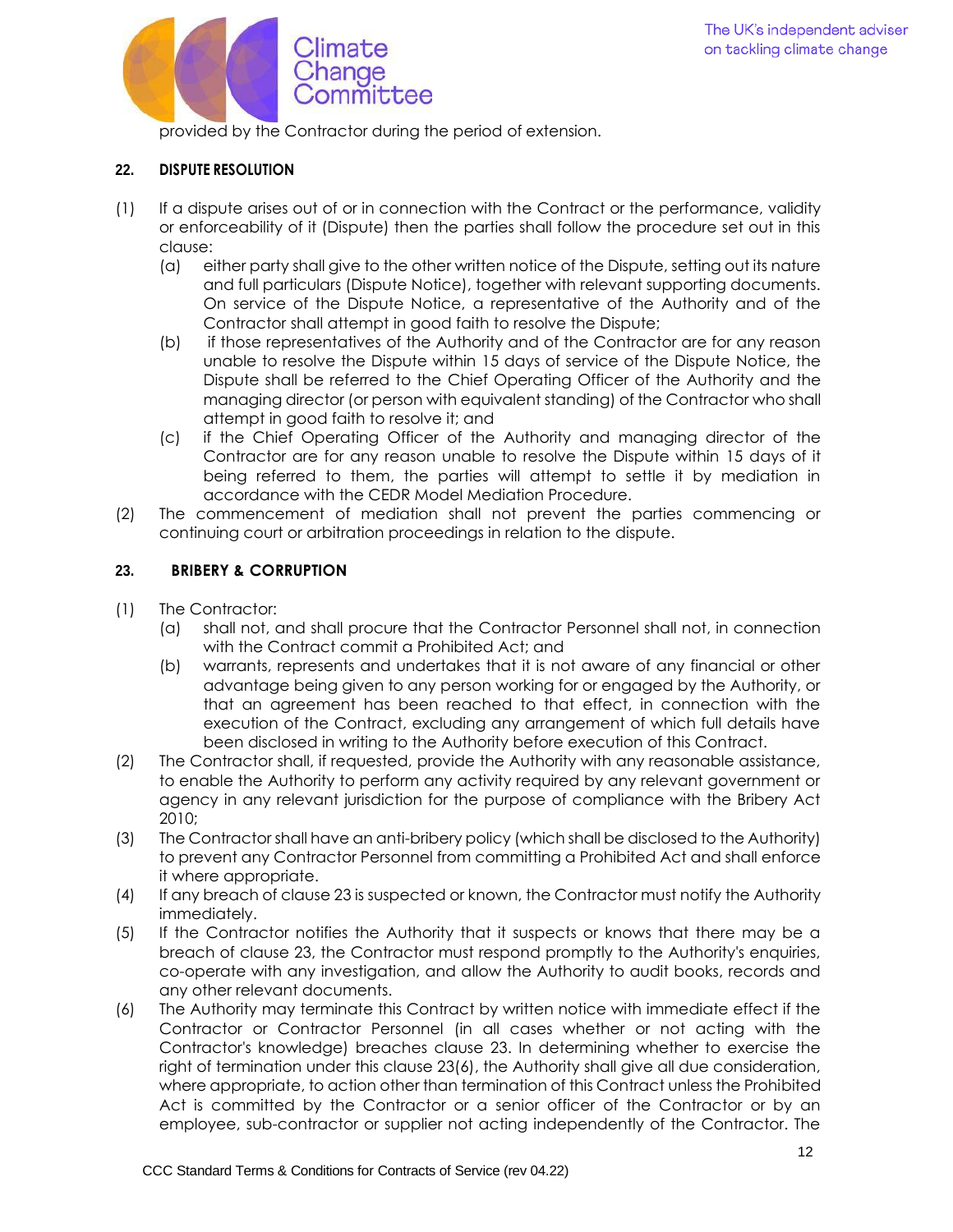

expression "not acting independently of" (when used in relation to the Contractor or a sub-contractor) means and shall be construed as acting:

- (a) with the authority or with the actual knowledge of any one or more of the directors of the Contractor or the sub-contractor (as the case may be); or
- (b) in circumstances where any one or more of the directors of the Contractor ought reasonably to have had such knowledge.
- (7) Any notice of termination under clause 23(6) must specify:
	- (a) the nature of the Prohibited Act;
	- (b) the identity of the party whom the Authority believes has committed the Prohibited Act; and
	- (c) the date on which the Contract will terminate.
- (8) Any dispute relating to the interpretation of clause 23 shall be determined by the Authority and its decision shall be final and conclusive.
- (9) Any termination under clause 23 will be without prejudice to any right or remedy which has already accrued or subsequently accrues to the Authority.

## **24. OFFICIAL SECRETS**

The Contractor's attention is drawn to the provisions of the Official Secrets Acts 1911 to 1989. If required by the Authority, the Contractor shall take all reasonable steps by display of notices or by other appropriate means to ensure that all persons employed in connection with the Contract have notice that these statutory provisions apply to them and will continue so to apply after the expiry or earlier termination of the Contract.

## **25. SPECIAL PROVISIONS**

In the case of any conflict or inconsistency between these Conditions and the Specification, Contract Letter, or any other document forming part of the Contract, these Conditions shall prevail unless otherwise specifically agreed in writing by the Authority.

## **26. CONFLICTS OF INTEREST**

- (1) The Contractor shall ensure that there is no conflict of interest as to be likely to prejudice its independence and objectivity in performing the Contract and undertakes that upon becoming aware of any such conflict of interest during the performance of the Contract (whether the conflict existed before the award of the Contract or arises during its performance) it shall immediately notify the Authority in writing of the same, giving particulars of its nature and the circumstances in which it exists or arises and shall furnish such further information as the Authority may reasonably require.
- (2) Where the Authority is of the opinion that the conflict of interest notified to it under clause 26(1) above is capable of being avoided or removed, the Authority may require the Contractor to take such steps as will, in its opinion, avoid, or as the case may be, remove the conflict and:
	- a) if the Contractor fails to comply with the Authority's requirements in this respect; or
	- b) if, in the opinion of the Authority, it is not possible to remove the conflict,

the Authority may terminate the Contract immediately and recover from the Contractor the amount of any loss resulting from such termination.

(3) Notwithstanding clause 26(2), where the Authority is of the opinion that the conflict of interest which existed at the time of the award of the Contract could have been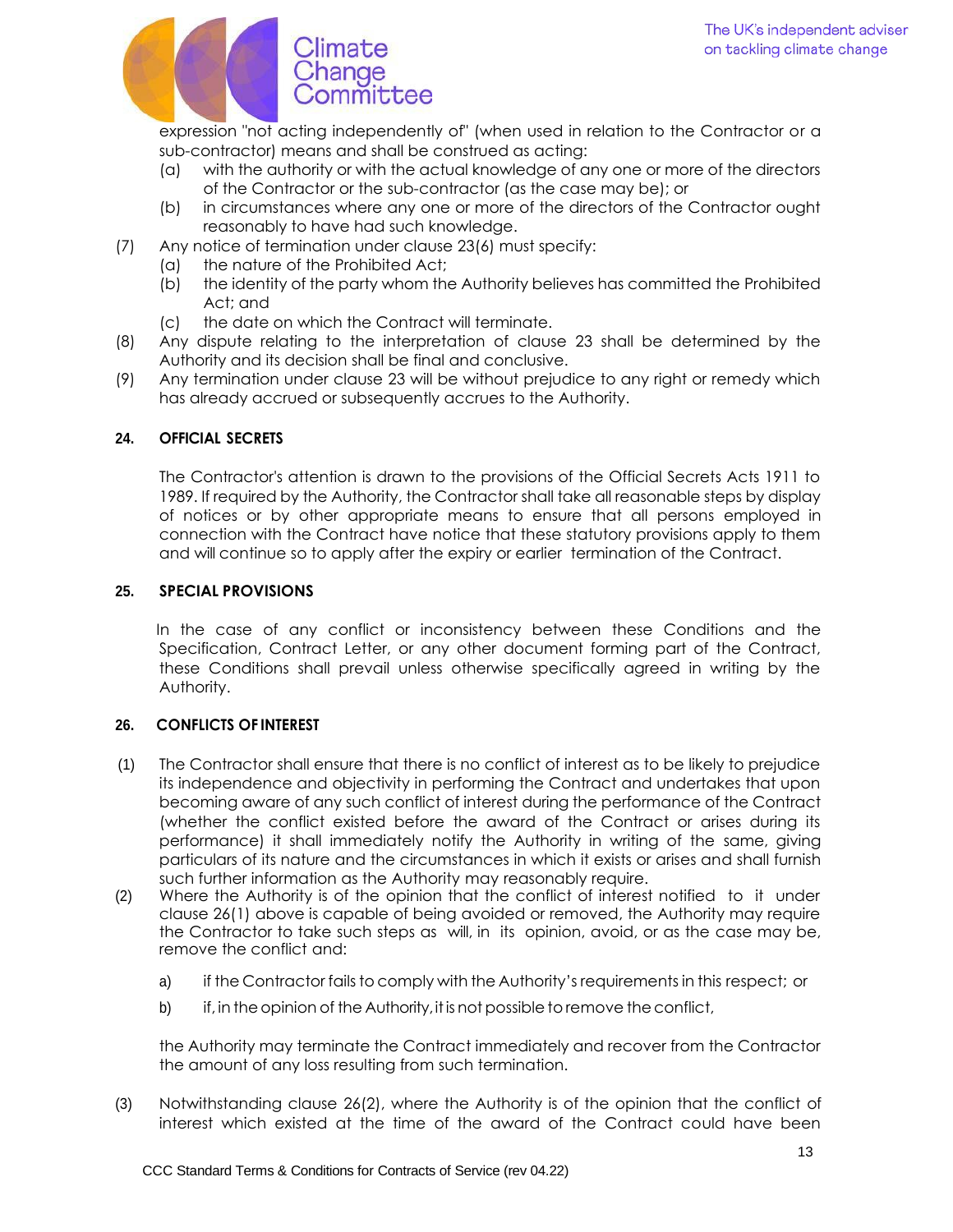

discovered with the application by the Contractor of due diligence and ought to have been disclosed as required by the tender documents or Contract Letter pertaining to it, the Authority may terminate the Contract immediately for breach of a fundamental condition and, without prejudice to any other rights, recover from the Contractor the amount of any loss resulting from such termination.

(4) Upon request the Authority can request that evidence be produced from the Contractor that due diligence has been undertaken when awarding any aspect of work to Contractor Personnel who may be engaged in this contract.

## **27. INTELLECTUAL PROPERTY RIGHTS & PUBLICATION**

- (1) As between the Parties:
	- (a) all Background Intellectual Property is and shall remain the exclusive property of the party owning it (or, where applicable, the third party from whom its right to use the Background Intellectual Property has derived), and nothing in this agreement shall operate to transfer any Background Intellectual Property of one party to any other;
	- (b) the Contractor grants to the Authority a royalty-free, worldwide, non-exclusive, perpetual and irrevocable licence to use its Background Intellectual Property to the extent required for the Authority and Government to benefit from the Services and use the Customer Materials and any resulting Foreground Intellectual Property.
	- (c) the Authority grants to the Contractor a royalty-free, non-exclusive, nontransferable, licence to use its Background Intellectual Property to the extent necessary to enable the Contractor and Contractor Personnel to carry out the Services;
	- (d) it is agreed that all Foreground Intellectual Property in all reports, documents and other materials which are generated or acquired by the Contractor or Contractor Personnel ("the Contractor Materials") in the performance of the Services shall belong to and be vested automatically in the Authority.
	- (e) the Contractor will fully and promptly disclose if any Foreground Intellectual Property is developed in providing the Services, and if requested by the Authority, the Contractor will assign with full title guarantee all rights title and interest in it to the Authority or to such third party as the Authority may direct.
	- (2) TheContractor waivesallmoralrightsrelatingtothe Foreground Intellectual Property and the Contractor Materials.
	- (3) The Contractor warrants to the Authority that all Contractor Personnel are and will be engaged in relation to the Contract on terms which do not entitle any of them to any Intellectual Property Rights in the Contractor Materials and Foreground Intellectual Property and which require them to waive all moral rights.
	- (4) If the Contractor or Contractor Personnel wish to use Contractor Materials or Foreground Intellectual Property, the prior written consent of the Authority is required. The Authority will not unreasonably withhold consent for the Contractor or Contractor Personnel to use any Contractor Materials where these materials have already been published by the Authority pursuant to the requirements of the CCA 2008 or the Authority determines that it does not wish to publish them.
	- (5) Save as otherwise stated in this clause 27, the Authority shall have the sole right to use any information (whether or not it is Confidential Information) collected or collated pursuant to the Contract (excluding any information which in the opinion of the Authority is confidential to the Contractor or which has been communicated to the Contractor under a condition that it shall be confidential to the Contractor), and all original documents in whatever form which contain that information, including without limitation any computer tape, disk or stick, any voice recording and any special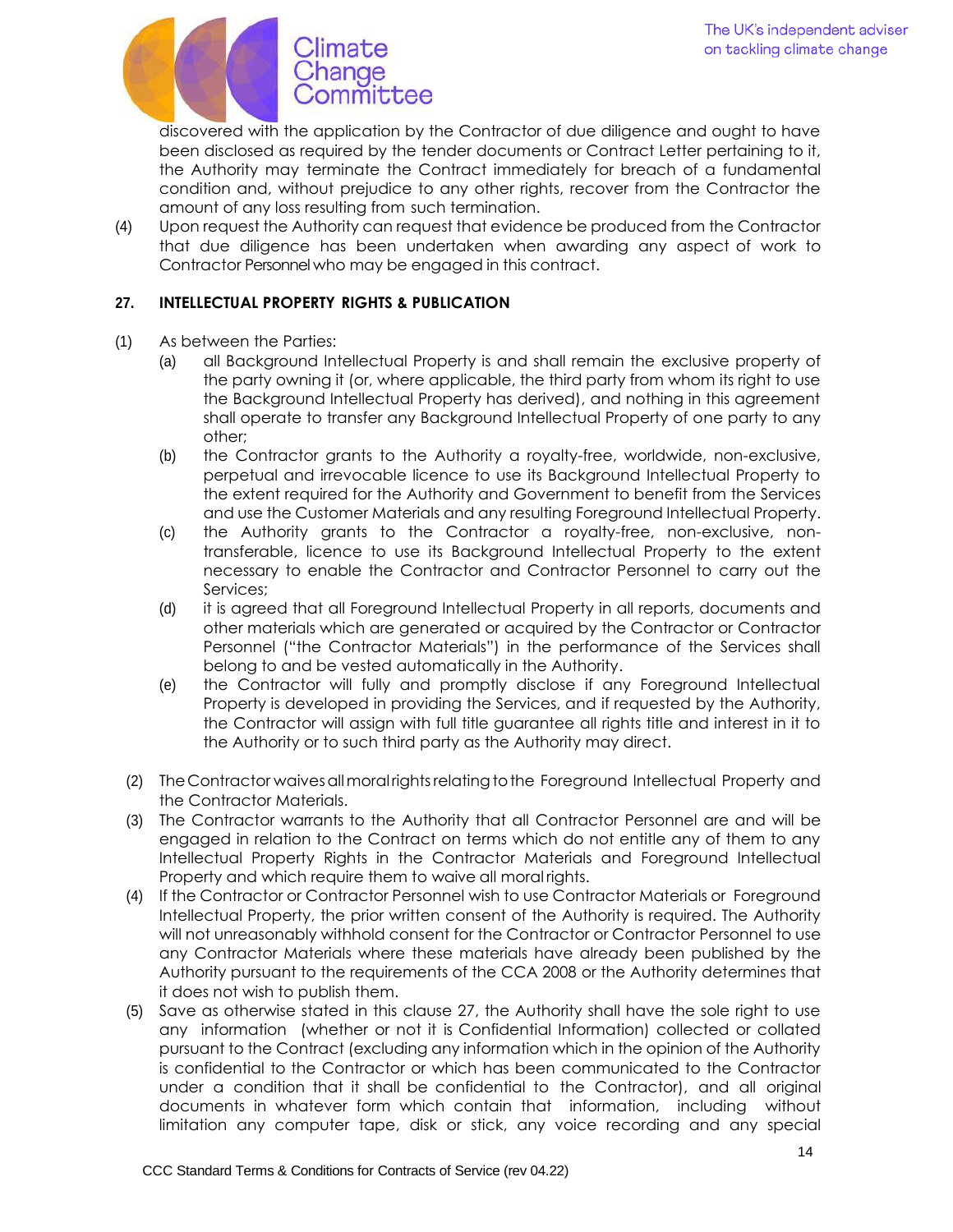

computer program written to give access to the information, shall on request be deposited with the Authority.

- (6) Nothing in this Contract or done under the Contract shall be taken to diminish any copyright, patent rights or any other Intellectual Property Rights which would, apart from this Contract, vest in the Government or the Authority.
- (7) The Parties agrees that the Contractor and Contractor Personnel are not precluded from using the Contractor's Background Intellectual Property, general knowledge, skills and experience in providing services similar to the Services to any third party.
- (8) The Contractor shall ensure that all royalties licence fees or similar expenses in respect of its Background Intellectual Property and Foreground Intellectual Property are paid by the Contractor and shall not be rechargeable to the Authority unless quantified and agreed to form part of the Charges.
- (9) The Contractor shall indemnify the Authority against all claims, demands, actions, costs, expenses (including legal costs and disbursements on a solicitor and client basis), losses and damages arising from or incurred by reason of any infringement or alleged infringement (including the defence of such alleged infringement) of any Intellectual Property Right by the availability of the Services and all use of the Contractor Materials and Foreground Intellectual Property, except to the extent that they have been caused by or contributed to by the Authority's acts or omissions.
- (10) Each party shall promptly give notice in writing to the other of any actual, threatened or suspected challenge to the Intellectual Property Rights which form part of the Services or of any inadvertent disclosure or unauthorised use of such Intellectual Property Rights which comes to its knowledge.

## **28. RIGHTS OF THIRD PARTIES**

It is not intended that the Contract, either expressly or by implication, shall confer any benefit on any person who is not a party to the Contract and accordingly the Contracts (Rights of Third Parties) Act 1999 shall not apply.

#### **29. GOVERNMENT PROPERTY**

- (1) All Government Property shall remain the property of the Government and shall be used in the execution of the Contract and for no other purpose whatsoever except with the prior agreement in writing of the Authority.
- (2) If the Authority reimburses the Contractor for the cost of any equipment, such equipment shall become the property of the Authority and the Contractor shall on request deliver such equipment to the Authority. The Contractor shall keep a proper inventory of such equipment and shall deliver that inventory to the Authority on request and on completion of the Services.
- (3) All Government Property shall be deemed to be in good condition when received by or on behalf of the Contractor unless it notifies the Authority to the contrary within 14 days or suchothertimeasisspecifiedin the Contract.
- (4) The Contractor undertakes to return any and all Government Property on completion of the Contract or on any earlier request by the Authority.
- (5) The Contractor shall, except as otherwise provided for in the Contract, repair or replace or, at the option of the Authority, pay compensation for all loss, destruction or damage occurring to any Government Property caused or sustained by the Contractor, or Contractor Personnel, whether or not arising from its or their performance of the Contract and wherever occurring, provided that if the loss, destruction or damage occurs at the Authority's Premises or any other Government premises, this clause shall not apply to the extent that the Contractor is able to show that any such loss, destruction or damage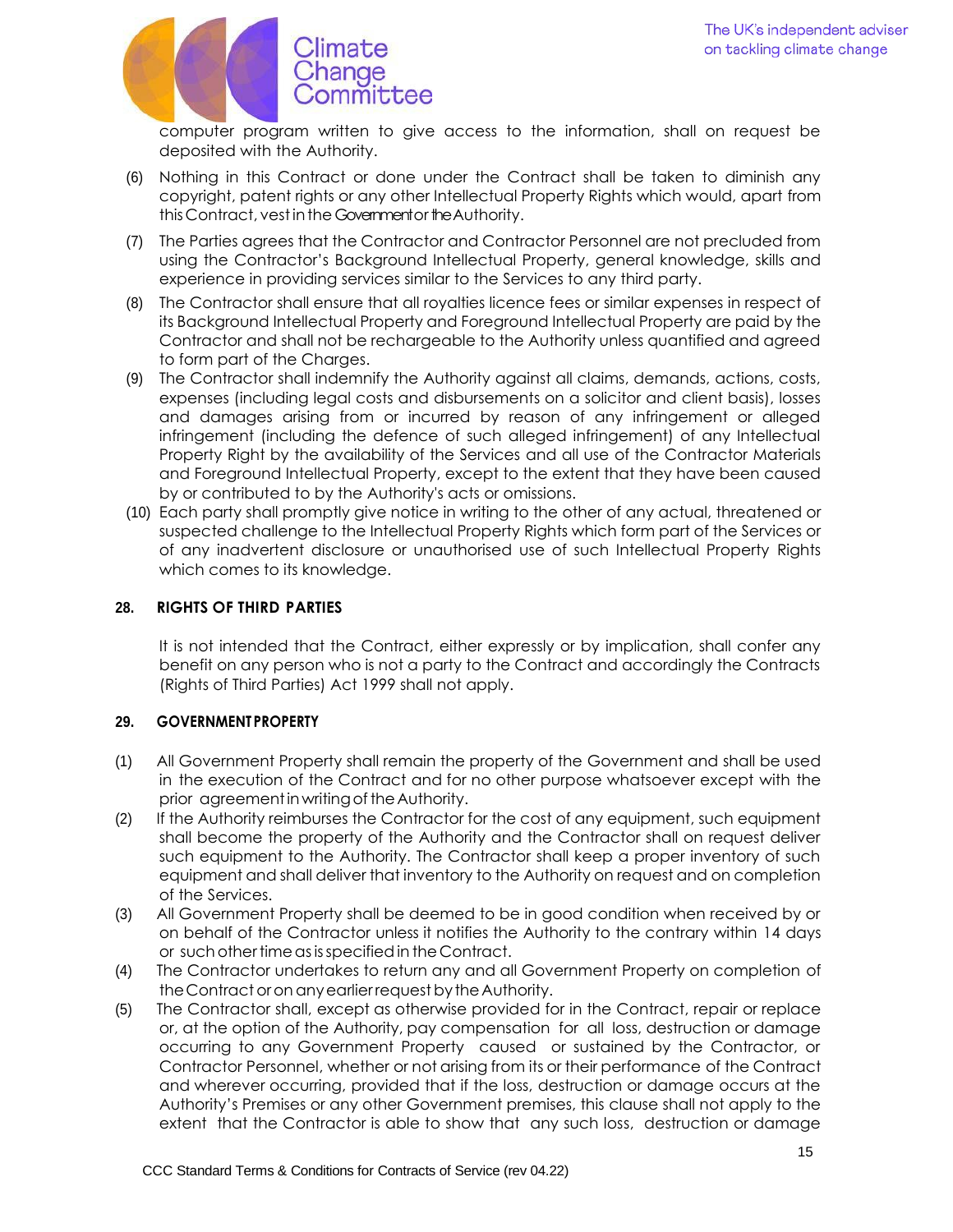

was not caused or contributed to by its negligence or default or the neglect or default of Contractor Personnel.

- (6) Where the Government Property comprises data issued in electronic form to the Contractor (including Personal Data) the Contractor shall not store, copy, disclose or use such electronic data except as necessary for the performance by the Contractor of its obligations under the Contract (including its obligation to back up electronic data as provided in clause 29(7) below) or as otherwise expresslyauthorised in writing by the Authority.
- (7) The Contractor shall perform secure backups of all such electronic data in its possession and shall ensure that an up to date back up copy is securely stored at a site other than that where any original copies of such electronic data are being stored.
- (8) If at any time the Contractor suspects or has reason to believe that such electronic data has or may become corrupted, lost, destroyed, altered (other than to the extent that the Contractor alters it by lawful processing in accordance with its obligations under the Contract) or so degraded as a result of the Contractor's default so as to be unusable then the Contractor shall notify the Authority immediately and inform the Authority of the remedial action the Contractorproposestotake.
- (9) If, through any default of the Contractor or Contractor Personnel, data transmitted or processed in connection with the Contract is either lost or sufficiently degraded as to be unusable, the Contractor shall be liable for the cost of reconstitution of that data.

# **30. DATA PROTECTION**

- (1) Both parties will comply with all applicable requirements of the Data Protection Legislation. This clause 30 is in addition to, and does not relieve, remove or replace, a party's obligations or rights under the Data Protection Legislation.
- (2) If the Services require the Contractor to act as a Processor, the parties acknowledge that for the purposes of the Data Protection Legislation, the Authority is the Controller and the Contractor is the Processor. Schedule 1 of the Specification sets out the scope, nature and purpose of processing by the Contractor, the duration of the processing and the types of Personal Data and categories of Data Subject.
- (3) If requested, the Contractor shall provide all reasonable assistance to the Authority in the preparation of any Data Protection Impact Assessment prior to commencing any processing. Such assistance may, at the discretion of the Authority, include:
	- a) a systematic description of the envisaged processing operations and the purpose of the processing;
	- b) an assessment of the necessity and proportionality of the processing operations in relation to the Services;
	- c) an assessment of the risks to the rights and freedoms of Data Subjects; and
	- d) the measures envisaged to address the risks, including safeguards, security measures and mechanisms to ensure the protection of Personal Data.
- (4) Without prejudice to the generality of clause 30(1), the Authority will ensure that it has all necessary appropriate consents and notices in place to enable lawful transfer of the Personal Data to the Contractor for the duration and purposes of this agreement.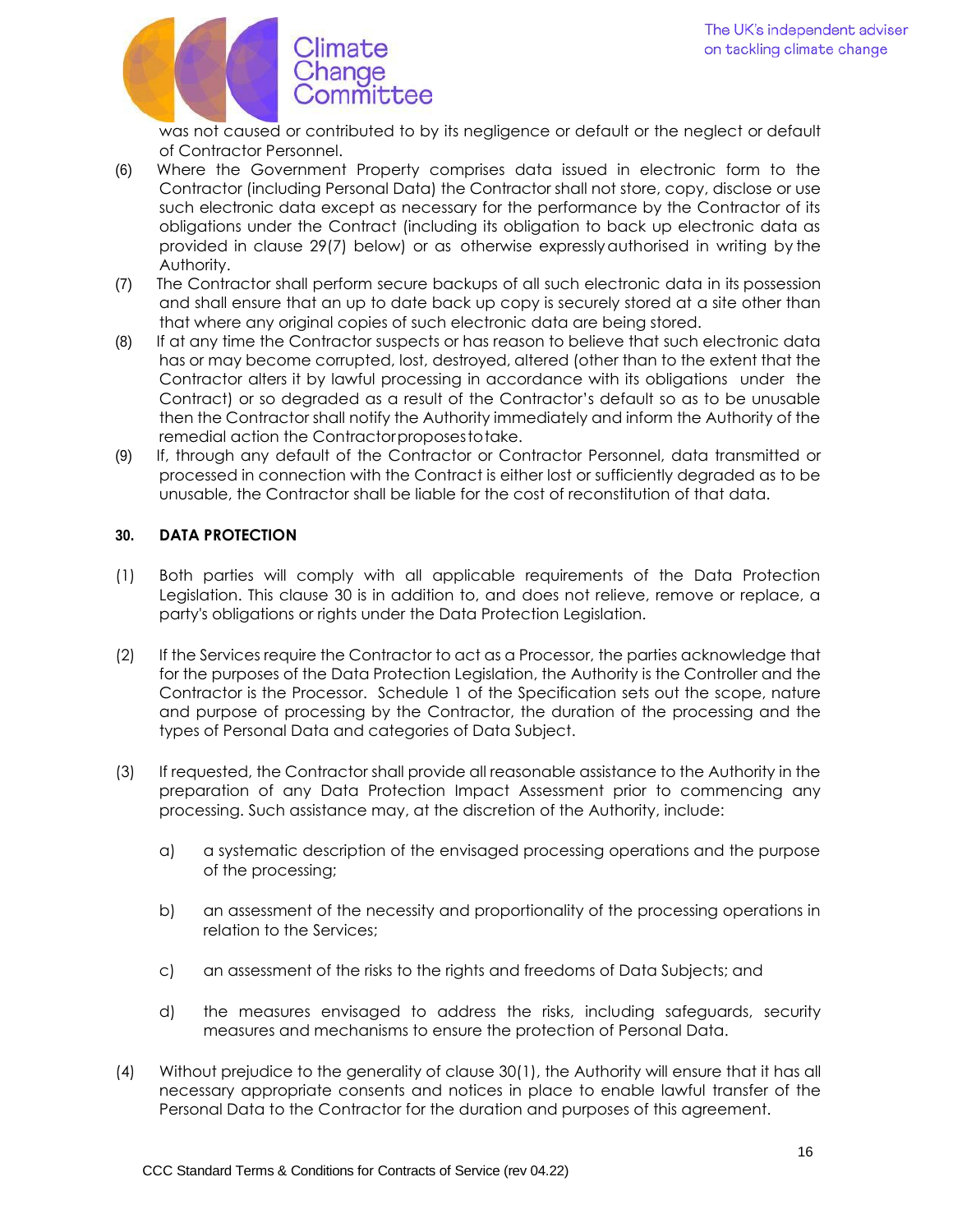

- (5) Without prejudice to the generality of clause 30(1), the Contractor shall, in relation to any Personal Data processed in connection with the performance by the Contractor of its obligations under this agreement:
	- (a) process that Personal Data only on the written instructions of the Authority (as set out in Schedule 1 of the Specification), unless the Contractor is required by the law of any part of the United Kingdom (Domestic Law) to otherwise process the Personal Data. Where the Contractor is relying on Domestic Law as the basis for processing Personal Data, the Contractor shall promptly notify the Authority of this before performing the processing required by Domestic Law unless the Domestic Law prohibits the Contractor from so notifying the Authority;
	- (b) ensure that it has in place appropriate technical and organisational measures, (as defined in the Data Protection Legislation), (which may be reviewed and approved by the Authority), to protect against unauthorised or unlawful processing of Personal Data and against accidental loss or destruction of, or damage to, Personal Data, appropriate to the harm that might result from the unauthorised or unlawful processing or accidental loss, destruction or damage and the nature of the data to be protected, having regard to the state of technological development and the cost of implementing any measures (those measures may include, where appropriate, pseudonymising and encrypting Personal Data, ensuring confidentiality, integrity, availability and resilience of its systems and services, ensuring that availability of and access to Personal Data can be restored in a timely manner after an incident, and regularly assessing and evaluating the effectiveness of the technical and organisational measures adopted by it);
	- (c) not transfer any Personal Data outside of the UK unless the prior written consent of the Authority has been obtained and the following conditions are fulfilled:
		- (i) the Authority or the Contractor has provided appropriate safeguards in relation to the transfer;
		- (ii) the Data Subject has enforceable rights and effective remedies;
		- (iii) the Contractor complies with its obligations under the Data Protection Legislation by providing an adequate level of protection to any Personal Data that is transferred; and
		- (iv) the Contractor complies with the reasonable instructions notified to it in advance by the Authority with respect to the processing of the Personal Data;
	- (d) notify the Authority immediately if it receives:
		- (i) a request from a Data Subject to have access to that person's Personal Data;
		- (ii) a request to rectify, block or erase any Personal Data;
		- (iii) any other request, complaint or communication relating to either Party's obligations under the Data Protection Legislation (including any communication from the Information Commissioner);
	- (e) assist the Authority in responding to any request from a Data Subject and in ensuring compliance with the Authority 's obligations under the Data Protection Legislation with respect to security, breach notifications, impact assessments and consultations with supervisory authorities or regulators;
	- (f) notify the Authority immediately and in any event within 24 hours on becoming aware of a Personal Data breach including without limitation any event that results,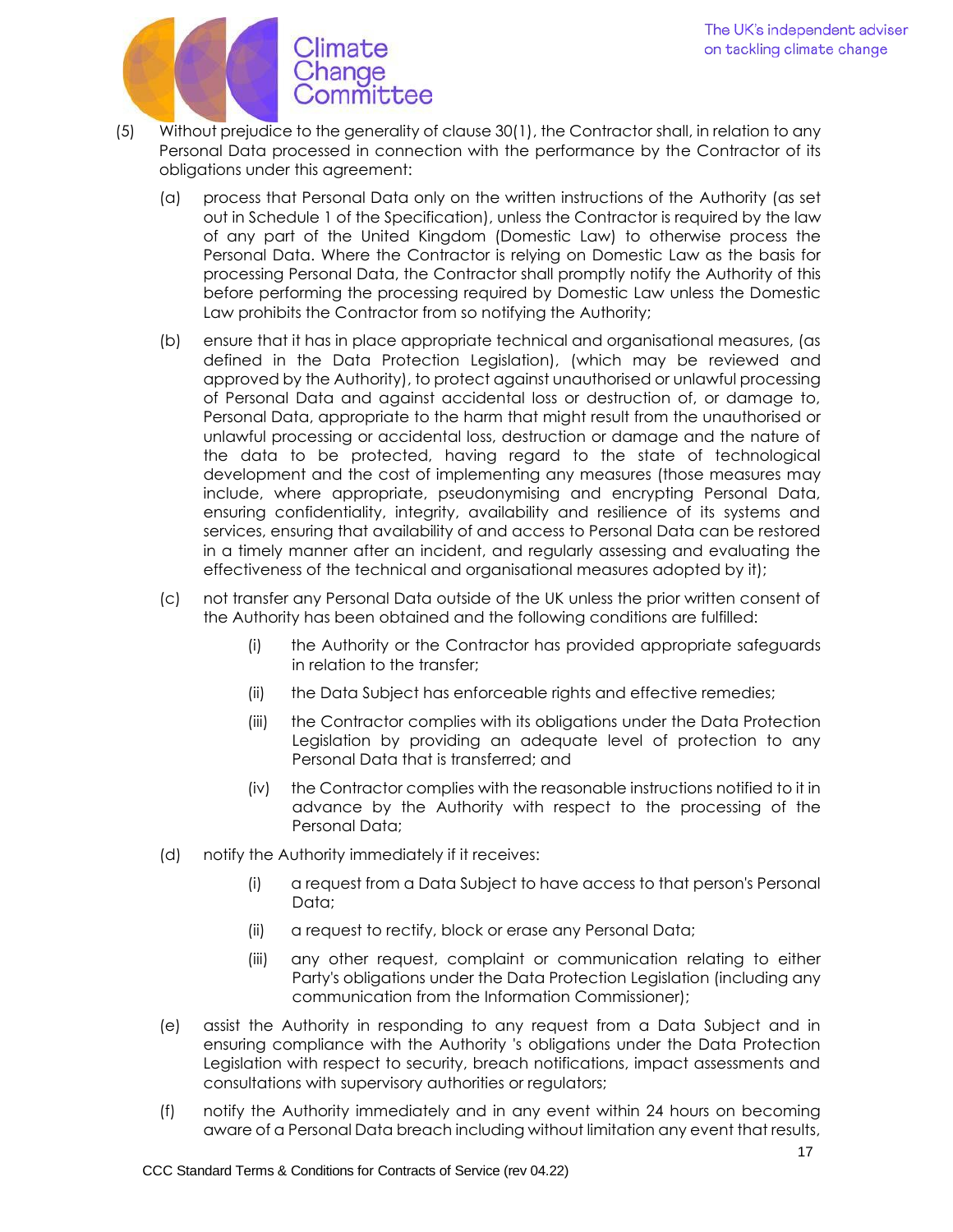

or may result, in unauthorised access, loss, destruction, or alteration of Personal Data in breach of this agreement;

- (g) at the written direction of the Authority, delete or return Personal Data and copies thereof to the Authority on termination or expiry of the Contract unless required by Domestic Law to store the Personal Data;
- (h) maintain complete and accurate records and information to demonstrate its compliance with this clause 30 and allow for audits by the Authority or it's designated auditor and immediately inform the Authority if, in the opinion of the Contractor, an instruction infringes the Data Protection Legislation;
- (i) indemnify the Authority against any losses, damages, cost or expenses suffered by the Authority arising from or in connection with any breach by the Contractor of its obligations under this clause 30.
- (6) Where the Contractor intends to engage a sub-contractor and intends for that subcontractor to process any Personal Data relating to this agreement, it shall:
	- (a) notify the Authority in writing of the intended processing by the sub-contractor;
	- (b) obtain prior written consent from the Authority to the processing;
	- (c) ensure that any Sub-Contract imposes obligations on the sub-contractor to give effect to the terms set out in this clause 30.
- (7) The provisions of this clause 30 shall apply during the continuance of the agreement and indefinitely after its expiry or termination.

## **31. TAXATION, NATIONAL INSURANCE & EMPLOYMENT LIABILITY**

- (1) TheContractorshallcomplywithallrequirements oflawrelatingtothepaymentof taxes.
- (2) The Parties acknowledge and agree that the Contract constitutes a contract for the provision of Services and not a contract of employment. The Contractor shall at all times indemnify the Authority and keep the Authority indemnified in full from and against all claims, proceedings, actions, damages, costs, expenses, liabilities and demands whatsoever and howsoever arising by reason of any circumstances whereby the Authority is alleged or determined to have been assumed or imposed with the liability or responsibility for the Contractor or Contractor Personnel (or any of them) as an employer of the Contractor or Contractor Personnel and/or any liability or responsibility to HM Revenue or Customs as an employer of the Contractor or Contractor Personnel whether during the Contract Period or arising from termination or expiry of the Contract.

## **32. EQUALITY & NON-DISCRIMINATION**

- (1) The Contractor shall not unlawfully discriminate within the meaning and scope of any law, enactment, order or regulation relating to discrimination (whether in race, gender, religion, disability, sexual orientation, age or otherwise).
- (2) The Contractor shall take all reasonable steps to secure the observance of clause 32 by Contractor Personnel and all suppliers employed in the execution of the Contract.

### **33. EQUALITY SCHEME**

The Contractor shall comply with the Authority's equality scheme as published on the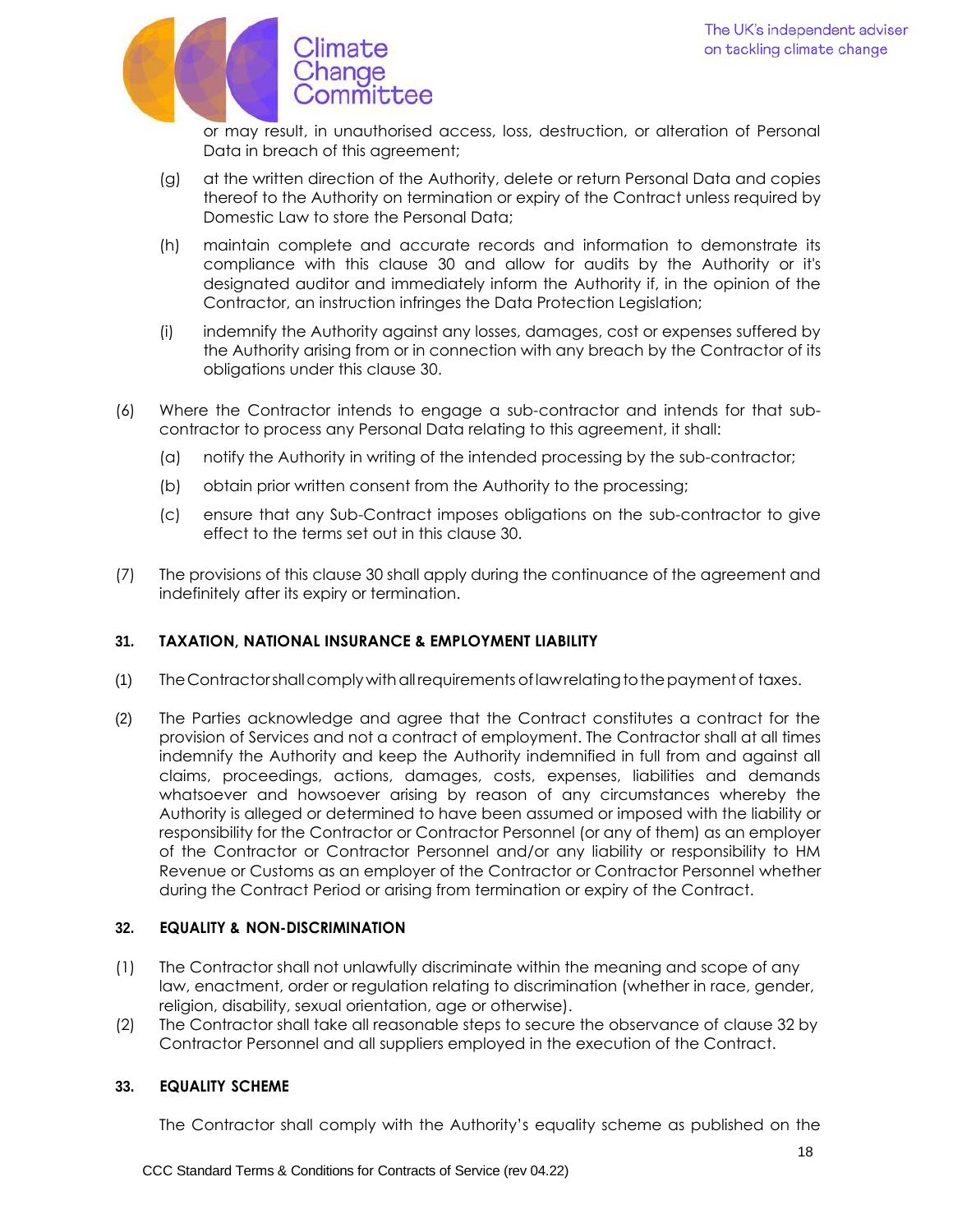

Authority's website and shall take all reasonable steps to ensure that its Contractor Personnel do so.

## **34. WELSH LANGUAGE ACT**

Where stated in the Specification, the Contractor shall for the term of the Contract comply with the principles of the Government's Welsh Language Scheme.

#### **35. SUSTAINABLE PROCUREMENT**

- (1) The Contractor shall ensure that:
	- (a) its operations comply with all applicable environmental Law, including in relation to waste disposal, GHG emissions and the handling of hazardous and toxic materials;
	- (b) the goods it manufactures (including the inputs and components that it incorporates into its goods) comply with environmental Law;
	- (c) it will only use packaging materials that comply with applicable environmental Law.
- (2) The Contractor shall have in place a suitable environmental management system for managing its environmental risks, which as a minimum must:
	- (a) assess the environmental impact of all past, current and future operations;
	- (b) specify steps to continuously improve environmental performance, and reduce pollution, emissions and waste;
	- (c) specify measures to reduce the use of all raw materials, energy and supplies;
	- (d) require Contractor Personnel to be trained in environmental matters.
- (3) The Contractor shall, in performing its obligations under this agreement:
	- (a) comply with any environmental related KPIs in the Specification;
	- (b) not provide to the Authority any goods or deliverables comprising wholly or partly of Prohibited Plastic Items;
	- (c) not use any goods or deliverables which comprise wholly or partly of a Prohibited Plastic Item to provide the Services unless the use is either related to management of the Contractor's general operations, or otherwise agreed in writing with the Authority;
	- (d) minimise the release of GHG emissions, air pollutants and other substances damaging to health and the environment in providing the Services taking into account factors including the locations from which materials are sourced, transport of materials, work-related travel by Contractor Personnel, emissions from Contractor offices and equipment.
- (4) If required by the Specification, at the end of each Contract Year, the Contractor shall complete and submit to the Authority a sustainability report in relation to the Services being provided. The sustainability report shall be in the form specified in the Specification and contain information on:
	- (a) the Contractor's GHG emissions using the most recent government conversion factors for greenhouse gas reporting;
	- (b) the Contractor's water use (in metres cubed);
	- (c) the Contractor's energy consumption relating to assets used at the Premises or other locations;
	- (d) transport use (and resulting GHG emissions) for goods delivered to, or Contractor Personnel travel to, the Premises or other Authority locations;
	- (e) the volume of waste produced at the Premises or other locations that relate to the provision of the Services; and
	- (f) the overall sustainability impact of the Services, including improvements identified by the Contractor, new policies or targets adopted to reduce the environmental